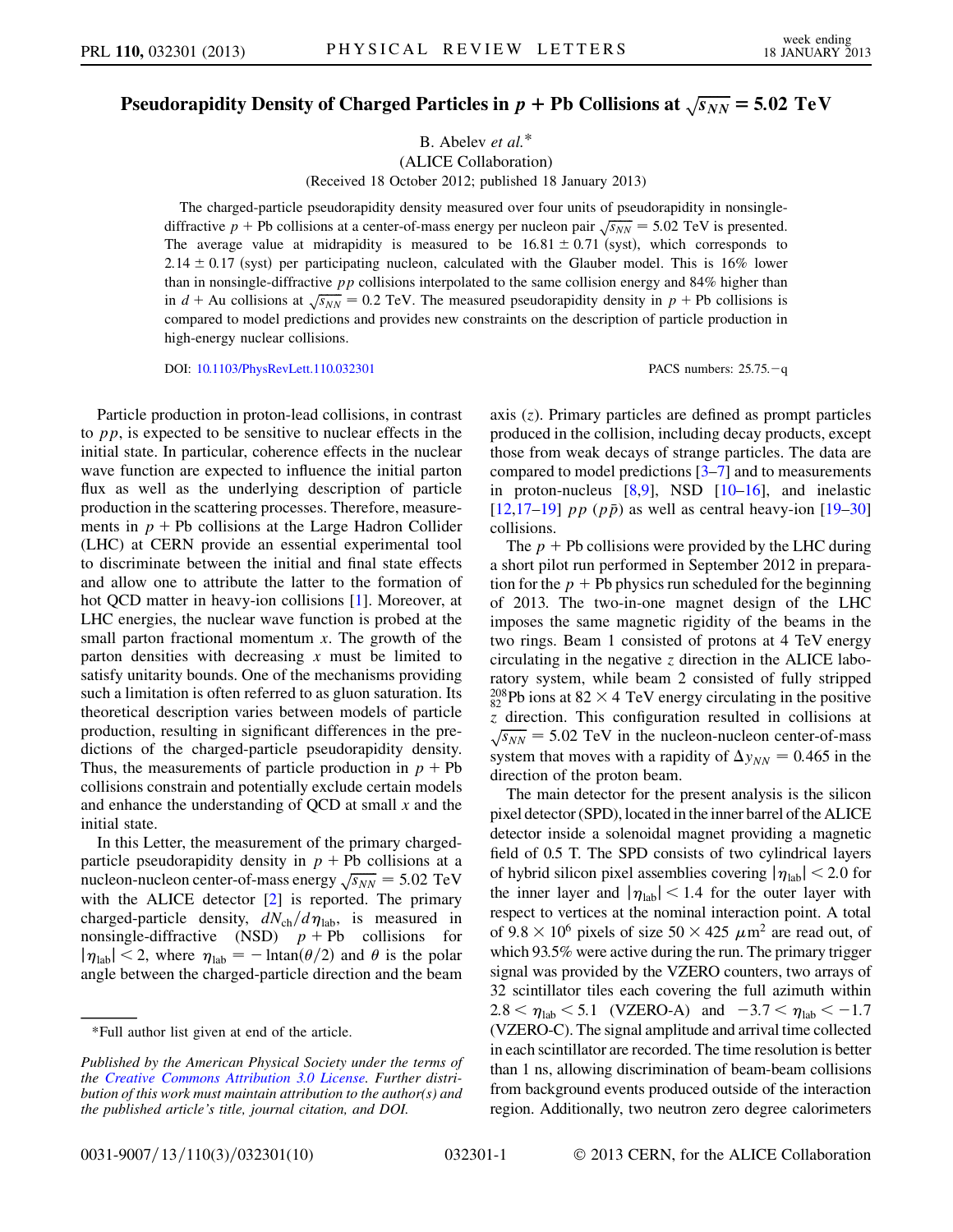(ZDCs) are used, which are located at  $+112.5$  m (ZNA) and -112:5 m (ZNC) from the interaction point. Their energy resolution is about 20% for single neutrons with a few TeV energy. Each ZDC also provided a trigger with high efficiency for single neutrons that was used to collect a control sample of events for the estimation of the efficiency of the VZERO trigger.

During the run, beams consisting of 13 bunches were circulating, with about  $10^{10}$  protons and  $6 \times 10^{7}$  Pb ions per bunch. In the ALICE interaction region, eight pairs of bunches were colliding, leading to a luminosity of  $8 \times$  $10^{25}$  cm<sup>2</sup> s<sup>-1</sup>. The luminous region had a rms width of 6.3 cm in the z direction and about 60  $\mu$ m in the transverse direction. The trigger was configured for high efficiency for hadronic events, requiring a signal in either VZERO-A or VZERO-C. This configuration led to an observed trigger rate of about 200 Hz with a hadronic collision rate of about 150 Hz. In the off-line analysis, a signal is required in both VZERO-A and VZERO-C. Beam gas and other machineinduced background triggers with deposited energy above the thresholds in the VZERO or ZDC detectors are suppressed by requiring the arrival time to be compatible with that of a nominal  $p + Pb$  interaction. The contamination from background is estimated from control triggers on noncolliding bunches and found to be negligible.

In principle, the event sample obtained after these requirements consists of NSD collisions as well as singlediffractive (SD) and electromagnetic (EM) interactions. The efficiency of the trigger and event selection on the different processes is estimated using a combination (cocktail) of the following Monte Carlo event generators: (a) DPMJET [[31](#page-4-12)] for NSD  $p + Pb$  interactions, (b) PHOJET [\[32\]](#page-4-13) DPMJET [31] TOT NSD  $p + P$ 0 Interactions, (b) PHOJET [32]<br>tuned to  $pp$  data at  $\sqrt{s_{NN}} = 2.76$  and 7 TeV [[33](#page-4-14)] together with a Glauber model [\[34\]](#page-4-15) for the contribution from SD interactions, and (c) STARLIGHT [\[35\]](#page-4-16) used together with PYTHIA [[36](#page-4-17)] or PHOJET [[32](#page-4-13)] for the proton excitation in the electromagnetic field of the  $\frac{208}{82}$ Pb nucleus. The DPMJET [\[31\]](#page-4-12) generator, which is based on the Gribov-Glauber approach and treats soft and hard scattering processes in an unified way, includes incoherent SD collisions of the projectile proton with target nucleons that are concentrated mainly on the surface of the nucleus. These are removed by requiring that at least one of the binary nucleon-nucleon interactions is NSD. The relative weight of the events in the cocktail is given by the cross sections of the corresponding processes, which are taken to be 2.0 b (0.1 b) for NSD (SD) collisions (estimated from the Glauber model) and 0.1–0.2 b for EM interactions (estimated from STARLIGHT calculations). The detector response to the cocktail is simulated using a model of the ALICE detector and the GEANT3 simulation tool [[37](#page-4-18)]. An efficiency of 99.2% for NSD collisions and a negligible contamination from SD and EM interactions are obtained.

From the collected data sample used for the analysis,  $0.8 \times 10^6$  events pass the selection criteria. Among the selected events, 98.5% are found to have a primary vertex. The corresponding fraction in DPMJET [[31](#page-4-12)] for NSD collisions is 99.4%, with the probability of selecting an event without a primary vertex of 41%. Taking into account the difference of the fraction of events without a vertex in the data and the simulation results in an overall selection efficiency of 96.4% for NSD events entering the analysis.

The  $dN_{ch}/d\eta_{lab}$  analysis techniques employed are identical to those described in Ref. [\[28](#page-4-19)], where a similar measurement is reported for Pb-Pb collisions. Events are selected with a reconstructed vertex within  $|z_{\text{vtx}}|$  < 18 cm, which results in an  $|\eta_{\rm lab}| < 2$  coverage for the  $dN_{\rm ch}/d\eta_{\rm lab}$ measurement. Tracklet candidates are formed using the position of the primary vertex and two hits, one on each SPD layer. From these candidates, tracklets are selected by a requirement on the sum of the squares of the differences (residuals) in azimuthal and polar angles relative to the primary vertex for each hit, effectively selecting charged particles with transverse momentum  $(p_T)$  above 50 MeV/c, while particles below 50 MeV/c are mostly absorbed by detector material. The chargedparticle pseudorapidity density is then obtained from the measured distribution of tracklets  $dN_{\text{tracklets}}/d\eta_{\text{lab}}$  as  $dN_{\text{ch}}/d\eta_{\text{lab}} = \alpha(1-\beta)dN_{\text{tracklets}}/d\eta_{\text{lab}}.$  The correction  $\alpha$ accounts for the acceptance and efficiency for a primary particle to produce a tracklet, while  $\beta$  is the contamination of reconstructed tracklets from combinations of hits not produced by the same primary particle. Both are determined as a function of the z position of the primary vertex and the pseudorapidity of the tracklet from detector simulations using DPMJET [\[31\]](#page-4-12) and GEANT3 [\[37\]](#page-4-18) and found to be on average 1.2 and 0.01, respectively. Since the corrections applied in the analysis implicitly only account for the fraction of events without a vertex given by the simulation, the  $dN_{ch}/d\eta_{lab}$  is further corrected by -2.2% for the difference of this fraction in the data and the simulation.

The following sources of systematic uncertainties have been considered. The uncertainty in detector acceptance is estimated to be 1.5%, determined from the change of the multiplicity at a given  $\eta_{lab}$  by varying the range of the z position of the vertex. The uncertainties resulting from the subtraction of the combinatorial background and from the contribution of weak decays are estimated to be 0.3% and 0.8%, respectively. They are determined from the comparison in data and simulation of the tracklet residual distributions, in which the tails are dominated by combinatorial background and secondaries. The uncertainty due to the particle composition is estimated to be 1%, which was determined by changing the relative abundances of pions, kaons, and protons by a factor of 2 in the simulation. The uncertainty due to the correction down to zero  $p<sub>T</sub>$  is estimated to be 1% by varying the amount of undetected particles at low  $p_T$  by 50%. The uncertainty related to the trigger and event selection efficiency for NSD collisions is estimated to be 3.1% using a small sample of events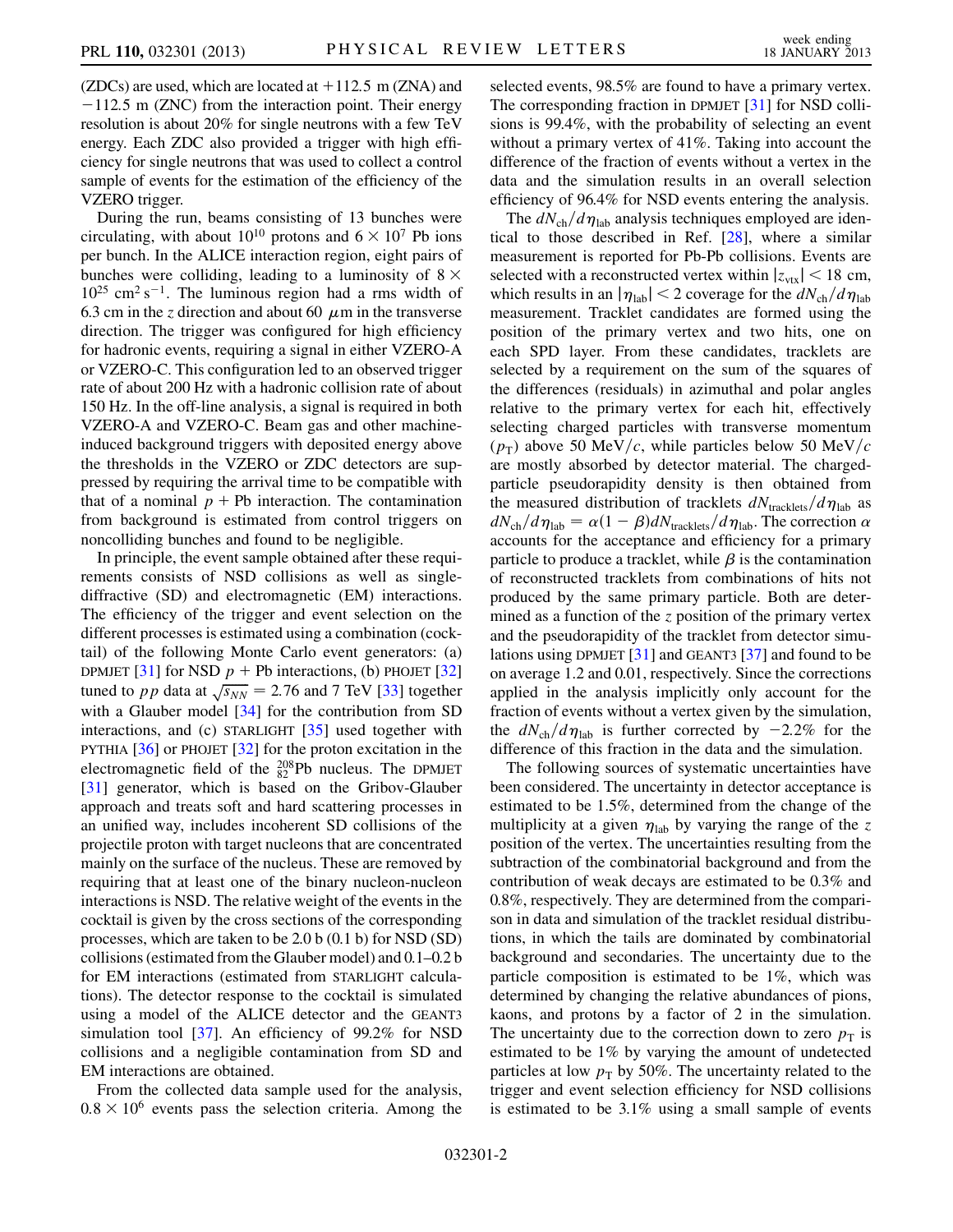<span id="page-2-0"></span>

FIG. 1 (color online). Pseudorapidity density of charged par-FIG. 1 (color online). Pseudorapidity density of charged particles measured in NSD  $p$  + Pb collisions at  $\sqrt{s_{NN}}$  = 5.02 TeV compared to theoretical predictions  $[3-7]$  $[3-7]$  $[3-7]$ . The calculations  $[4,5]$  $[4,5]$ have been shifted to the laboratory system.

collected with the ZNA trigger with an off-line selection on the deposited energy corresponding to approximately 12 neutrons from the Pb remnant. The value used for the threshold has been determined from DPMJET with associated nuclear fragment production [[38](#page-4-20)] and was chosen to suppress the contamination of the EM and SD interactions. In total, a systematic uncertainty of about 3.8% is obtained by adding in quadrature all the contributions.

The resulting pseudorapidity density is presented in Fig. [1](#page-2-0) for  $|\eta_{lab}| < 2$ . A forward-backward asymmetry between the proton and lead hemispheres is clearly visible. The measurement is compared to particle production models [[3](#page-4-2)[–7\]](#page-4-3) that describe similar measurements in other collision systems  $[9,19-30]$  $[9,19-30]$  $[9,19-30]$  $[9,19-30]$ . The two-component models [\[4,](#page-4-21)[6](#page-4-22)] combine perturbative QCD processes with soft interactions and include nuclear modification of the initial parton distributions. The saturation models [[3](#page-4-2)[,5,](#page-4-23)[7](#page-4-3)] employ coherence effects to reduce the number of soft gluons available for particle production below a given energy available for particle production below a given energy scale. The calculations  $[3,6,7]$  $[3,6,7]$  $[3,6,7]$  $[3,6,7]$  $[3,6,7]$  at  $\sqrt{s_{NN}} = 5.02$  TeV were provided by the authors in the laboratory system. The calculations that were performed in the center-of-mass system [\[4](#page-4-21)[,5](#page-4-23)] have been shifted by  $\Delta y_{NN}$  into the ALICE laboratory system. For low- $p_T$  particles, this is only an approximation of a Lorentz transformation. In the  $\eta_{lab}$ range of our measurement, the error on the  $dN_{ch}/d\eta_{lab}$ density induced by this procedure is estimated using the HIJING model [\[39\]](#page-4-24) and found to be below 6%. It is worth noting that the HIJING calculations include single diffraction, which from the HIJING generator  $\left[39\right]$  $\left[39\right]$  $\left[39\right]$  is estimated to be about 4%. A comparison of the model calculations with the data shows that most of the models that include shadowing  $[6]$  $[6]$  or saturation  $[3,7]$  $[3,7]$  $[3,7]$  $[3,7]$  predict the measured multiplicity values to within 20% (see also Table [I\)](#page-2-1). <span id="page-2-1"></span>TABLE I. Comparison of the pseudorapidity distribution between data and the models at  $\eta_{\text{lab}} = -2$ , 0, and 2 (integrated in 0.2 units of pseudorapidity) as well as the ratio of  $dN_{ch}/d\eta_{lab}$ at  $\eta_{\rm lab} = 2$  to that at  $\eta_{\rm lab} = -2$ . The uncertainty introduced by taking the ratio neglecting the Jacobian amounts to about 2% and 6%, estimated for the saturation and HIJING models, respectively.

|                                                                                                                                                     | $-2.0$ | $dN_{\rm ch}/d\eta_{\rm lab}$<br>0.0 | 2.0                                                         | $dN_\text{ch}/d\eta_\text{lab}\vert_{\eta_\text{lab}=2.0}$<br>$\frac{dN_{\text{ch}}}{d\eta_{\text{lab}}}$ $\eta_{\text{lab}}$ $\eta_{\text{lab}}$ = -2.0 |
|-----------------------------------------------------------------------------------------------------------------------------------------------------|--------|--------------------------------------|-------------------------------------------------------------|----------------------------------------------------------------------------------------------------------------------------------------------------------|
| <b>ALICE</b>                                                                                                                                        |        |                                      | 16.65 17.24 19.81<br>$\pm 0.65 \pm 0.66 \pm 0.78$           | 1.19<br>$\pm 0.05$                                                                                                                                       |
| Saturation models<br>IP saturation $\lceil 5 \rceil$<br>KLN $[3]$<br>$rcBK$ [7]                                                                     |        |                                      | 17.55 20.55 23.11<br>15.96 17.51 22.02<br>14.27 16.94 22.51 | 1.32<br>1.38<br>1.58                                                                                                                                     |
| <b>HIJING</b><br>2.1, no shadowing $[6]$<br>2.1 $s_g = 0.28$ [6]<br>$B\bar{B}2.0$ , no shadowing [4]<br>BB2.0, with shadowing [4] 12.97 12.09 15.16 |        |                                      | 23.58 22.67 24.96<br>18.30 17.49 20.21<br>20.03 19.68 23.24 | 1.06<br>1.10<br>1.16<br>1.17                                                                                                                             |
| DPMJET $[31]$                                                                                                                                       |        |                                      | 17.50 17.61 20.67                                           | 1.18                                                                                                                                                     |

The  $HJING/B\bar{B}2.0$  [[4\]](#page-4-21) model, which uses an energy and nuclear thickness dependent string tension to mimic the effect of strong longitudinal color fields, predicts values below the data when including shadowing and above the data when excluding shadowing. DPMJET  $[31]$  $[31]$  (normalized to NSD) and HIJING 2.1  $[6]$ , where the gluon shadowing parameter  $s_g = 0.28$  was tuned to describe experimental data on rapidity distributions in  $d + Au$ experimental data on rapidity distributions in  $a + Au$ <br>collisions at  $\sqrt{s_{NN}} = 0.2 \text{ TeV}$  [\[9,](#page-4-5)[19](#page-4-10)], give values that are closest to the data. Both also describe the pseudorapidity shape relatively well, whereas the saturation models [\[3](#page-4-2)[,5](#page-4-23)[,7\]](#page-4-3) exhibit a steeper  $\eta_{lab}$  dependence than the data. This can also be seen in Table [I](#page-2-1) by quantifying the density at midrapidity, near the proton and lead peak regions, as well as the ratio of  $dN_{ch}/d\eta_{lab}$  at  $\eta_{lab} = 2$  to that at  $\eta_{\rm lab} = -2$ , for the data (integrated in 0.2 units of pseudorapidity) and the models. The error introduced by taking the ratio amounts to about 2% and 6% for the saturation and HIJING models.

The charged-particle pseudorapidity density at midrapidity in the laboratory system ( $|\eta_{\rm lab}|$  < 0.5) is  $dN_{\rm ch}/d\eta_{\rm lab}$  =  $17.35 \pm 0.01$  (stat)  $\pm 0.67$  (syst). The statistical uncertainty is neglected in the following. To obtain the pseudorapidity density in the center-of-mass system, the data is integrated in the range  $-0.965 < \eta_{\rm lab} < 0.035$  and corrected for the effect of the  $\Delta y$  shift. The correction is estimated from the HIJING model  $[39]$  to be 3%, with an uncertainty of 1.5%, added in quadrature to the systematic uncertainty. The resulting pseudorapidity density in the nucleon-nucleon center-of-mass system is  $dN_{ch}/d\eta_{cms}$  =  $16.81 \pm 0.71$  (syst).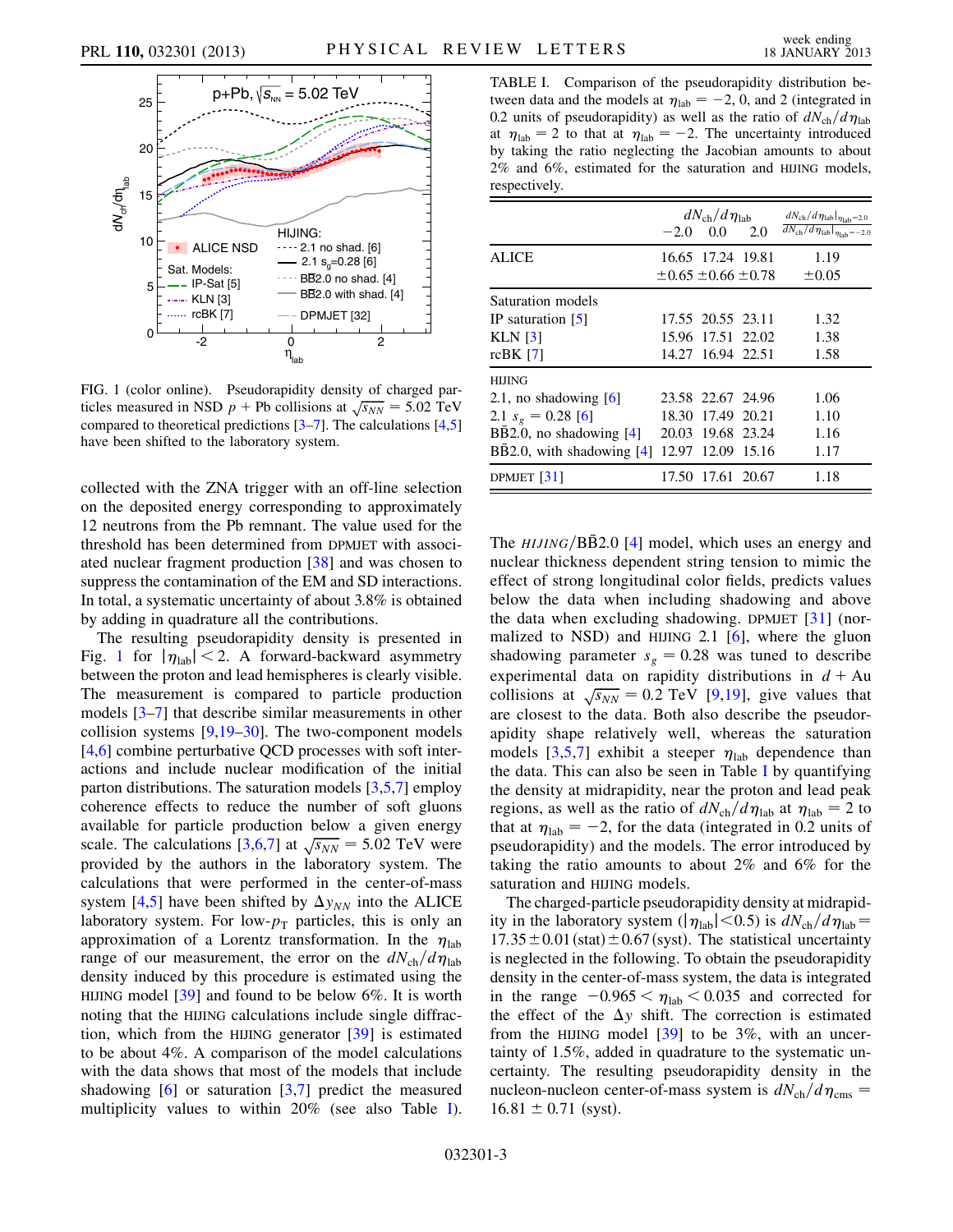In order to compare bulk particle production in different collision systems, the charged-particle density is scaled by the number of participating nucleons, determined using the Glauber model [\[34\]](#page-4-15), with a nuclear radius of 6.62  $\pm$ 0.06 fm and a skin depth of  $0.546 \pm 0.010$  fm, a hardsphere exclusion distance of  $0.4 \pm 0.4$  fm for the lead nucleus, a radius of  $0.6 \pm 0.2$  fm for the proton, and an inelastic nucleon-nucleon cross section of  $70 \pm 5$  mb. The latter is obtained by interpolating data at different center-of-mass energies [[40](#page-4-25)] including measurements at 2.76 and 7 TeV [\[33](#page-4-14)[,41\]](#page-4-26). The number of participants for minimum-bias events is found to be distributed with an average  $\langle N_{\text{part}} \rangle = 7.9 \pm 0.6$  and an rms width of 5.1. The uncertainty of 7.6% on  $\langle N_{\text{part}} \rangle$  is obtained by varying the parameters of the Glauber calculation within the ranges mentioned above (as explained in Ref. [\[42\]](#page-4-27)). Note that the number of participants would increase by only 2.5% if normalized to NSD events in the Glauber calculation. Normalizing to the number of participants gives  $\left(\frac{dN_{\text{ch}}}{d\eta_{\text{cms}}}\right)$ / $\left\langle N_{\text{part}}\right\rangle$  = 2.14  $\pm$  0.17 (syst). In Fig. [2,](#page-3-0) this value is compared to measurements in  $p + Au$  and  $d + Au$ [\[8,](#page-4-4)[9](#page-4-5)] collisions, NSD [\[10–](#page-4-6)[16](#page-4-7)], and inelastic  $[12,17-19]$  $[12,17-19]$  $[12,17-19]$  $[12,17-19]$  $[12,17-19]$  $[12,17-19]$  pp  $(p\bar{p})$  as well as central heavy-ion [[19](#page-4-10)–[30\]](#page-4-11) collisions, over a wide range of collision energies. (Data for  $d + Au$  at  $\sqrt{s_{NN}}$  = 200 GeV from Refs. [[43](#page-4-28),[44](#page-4-29)] are consistent with that from Ref. [[9](#page-4-5)] and not shown in the figure.) The that from Ker. [9] and not shown in the figure.) The  $(dN_{\text{ch}}/d\eta_{\text{cms}})/\langle N_{\text{part}}\rangle$  at  $\sqrt{s_{NN}} = 5.02$  TeV is found to be 16% lower than in NSD  $pp$  and consistent with inelastic

<span id="page-3-0"></span>

FIG. 2 (color online). Charged-particle pseudorapidity density at midrapidity normalized to the number of participants, calculated with the Glauber model, for  $p + Pb$ ,  $p + Au$ , and  $d + Au$ lated with the Glauber model, for  $p + Pb$ ,  $p + Au$ , and  $d + Au$ <br>[\[8,](#page-4-4)[9\]](#page-4-5) collisions as a function of  $\sqrt{s_{NN}}$ , compared to NSD [\[10](#page-4-6)[–16\]](#page-4-7) and inelastic  $[12,17-19]$  $[12,17-19]$  $[12,17-19]$  $[12,17-19]$  $[12,17-19]$  $[12,17-19]$  $[12,17-19]$  pp  $(p\bar{p})$  collisions as well as central heavy-ion [[19](#page-4-10)–[30](#page-4-11)] collisions. The curves  $\propto s_{NN}^{0.11}$  and  $s_{NN}^{0.15}$  (from Ref.  $[28]$  $[28]$  $[28]$ ) are superimposed on the NSD  $pp$  ( $p\bar{p}$ ) and central heavy-ion data, respectively, while  $\propto s_{NN}^{0.10}$  (from Ref. [[18](#page-4-30)]) is superimposed on the inelastic  $pp (p\bar{p})$  data.

pp collisions interpolated to  $\sqrt{s_{NN}}$  = 5.02 TeV and 84% p p consions interpolated to  $\sqrt{s_{NN}} = 3.02$  TeV and higher than in d + Au collisions at  $\sqrt{s_{NN}} = 0.2$  TeV.

In summary, the charged-particle pseudorapidity density in  $|\eta_{\text{lab}}|$  < 2 in nonsingle-diffractive  $p$  + Pb collidensity in  $|\eta_{lab}| < 2$  in nonsingle-diffractive  $p + Pb$  collisions at  $\sqrt{s_{NN}} = 5.02$  TeV is presented. At midrapidity,  $dN_{\text{ch}}/d\eta_{\text{cms}} = 16.81 \pm 0.71$  (syst) is measured, corresponding to 2.14  $\pm$  0.17 (syst) charged particles per unit pseudorapidity per participant, where the number of participants is calculated with the Glauber model. The new measurement extends the study of charged-particle densities in proton-nucleus collisions into the TeV scale and provides new constraints on the description of particle production in high-energy nuclear collisions.

The ALICE collaboration would like to thank J. Albacete, A. Dumitru, M. Gyulassy, A. Rezaeian, V. Topor, P. Tribedy and X.-N. Wang for helpful discussions and their model predictions. The ALICE collaboration would like to thank all its engineers and technicians for their invaluable contributions to the construction of the experiment and the CERN accelerator teams for the outstanding performance of the LHC complex. The ALICE collaboration acknowledges the following funding agencies for their support in building and running the ALICE detector: State Committee of Science, Calouste Gulbenkian Foundation from Lisbon and Swiss Fonds Kidagan, Armenia; Conselho Nacional de Desenvolvimento Científico e Tecnológico (CNPq), Financiadora de Estudos e Projetos (FINEP), Fundação de Amparo à Pesquisa do Estado de São Paulo (FAPESP); National Natural Science Foundation of China (NNSFC), the Chinese Ministry of Education (CMOE) and the Ministry of Science and Technology of China (MSTC); Ministry of Education and Youth of the Czech Republic; Danish Natural Science Research Council, the Carlsberg Foundation and the Danish National Research Foundation; The European Research Council under the European Community's Seventh Framework Programme; Helsinki Institute of Physics and the Academy of Finland; French CNRS-IN2P3, the 'Region Pays de Loire', 'Region Alsace', 'Region Auvergne' and CEA, France; German BMBF and the Helmholtz Association; General Secretariat for Research and Technology, Ministry of Development, Greece; Hungarian OTKA and National Office for Research and Technology (NKTH); Department of Atomic Energy and Department of Science and Technology of the Government of India; Istituto Nazionale di Fisica Nucleare (INFN) and Centro Fermi–Museo Storico della Fisica e Centro Studi e Ricerche ''Enrico Fermi,'' Italy; MEXT Grant-in-Aid for Specially Promoted Research, Japan; Joint Institute for Nuclear Research, Dubna; National Research Foundation of Korea (NRF); CONACYT, DGAPA, México, ALFA-EC and the HELEN Program (High-Energy physics Latin-American-European Network); Stichting voor Fundamenteel Onderzoek der Materie (FOM) and the Nederlandse Organisatie voor Wetenschappelijk Onderzoek (NWO), Netherlands; Research Council of Norway (NFR);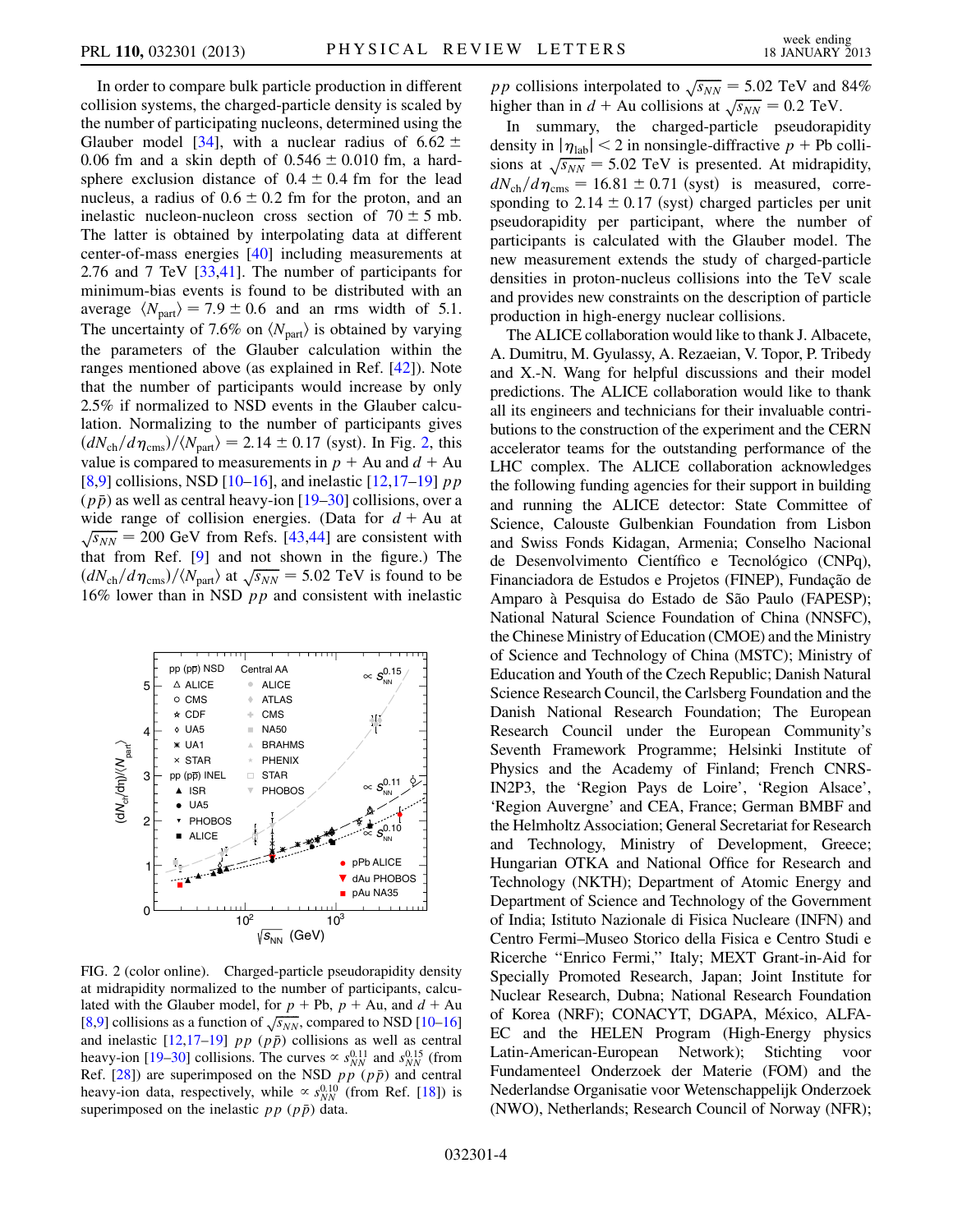Polish Ministry of Science and Higher Education; National Authority for Scientific Research-NASR (Autoritatea Natională pentru Cercetare Stiintifică-ANCS); Ministry of Education and Science of Russian Federation, International Science and Technology Center, Russian Academy of Sciences, Russian Federal Agency of Atomic Energy, Russian Federal Agency for Science and Innovations and CERN-INTAS; Ministry of Education of Slovakia; Department of Science and Technology, South Africa; CIEMAT, EELA, Ministerio de Educación y Ciencia of Spain, Xunta de Galicia (Consellería de Educación), CEADEN, Cubaenergía, Cuba, and IAEA (International Atomic Energy Agency); Swedish Research Council (VR) and Knut & Alice Wallenberg Foundation (KAW); Ukraine Ministry of Education and Science; United Kingdom Science and Technology Facilities Council (STFC); The United States Department of Energy, the United States National Science Foundation, the State of Texas, and the State of Ohio.

- <span id="page-4-0"></span>[1] C. Salgado *et al.*, J. Phys. G 39[, 015010 \(2012\)](http://dx.doi.org/10.1088/0954-3899/39/1/015010).
- <span id="page-4-1"></span>[2] K. Aamodt et al. (ALICE Collaboration), [JINST](http://dx.doi.org/10.1088/1748-0221/3/08/S08002) 3, [S08002 \(2008\)](http://dx.doi.org/10.1088/1748-0221/3/08/S08002).
- <span id="page-4-2"></span>[3] A. Dumitru, D. E. Kharzeev, E. M. Levin, and Y. Nara, Phys. Rev. C 85[, 044920 \(2012\)](http://dx.doi.org/10.1103/PhysRevC.85.044920).
- <span id="page-4-21"></span>[4] G. Barnafoldi, J. Barrette, M. Gyulassy, P. Levai, and V. Topor Pop, Phys. Rev. C 85[, 024903 \(2012\).](http://dx.doi.org/10.1103/PhysRevC.85.024903)
- <span id="page-4-23"></span>[5] P. Tribedy and R. Venugopalan, *[Phys. Lett. B](http://dx.doi.org/10.1016/j.physletb.2012.02.047)* 710, 125 [\(2012\)](http://dx.doi.org/10.1016/j.physletb.2012.02.047).
- <span id="page-4-22"></span>[6] R. Xu, W.-T. Deng, and X.-N. Wang, [arXiv:1204.1998.](http://arXiv.org/abs/1204.1998)
- <span id="page-4-3"></span>[7] J. L. Albacete, A. Dumitru, H. Fujii, and Y. Nara, [arXiv:1209.2001.](http://arXiv.org/abs/1209.2001)
- <span id="page-4-4"></span>[8] T. Alber et al. (NA35 Collaboration), [Eur. Phys. J. C](http://dx.doi.org/10.1007/s100520050167) 2, [643 \(1998\);](http://dx.doi.org/10.1007/s100520050167) the reported value has been obtained by multiplying the quoted results for negative charged had-rons by 2, and, using HIJING [[39](#page-4-24)], a correction for  $-20\%$ with a  $\pm 10\%$  uncertainty has been applied for the transformation from rapidity to pseudorapidity.
- <span id="page-4-5"></span>[9] B. Back et al. (PHOBOS Collaboration), *[Phys. Rev. Lett.](http://dx.doi.org/10.1103/PhysRevLett.93.082301)* 93[, 082301 \(2004\)](http://dx.doi.org/10.1103/PhysRevLett.93.082301).
- <span id="page-4-6"></span>[10] C. Albajar et al. (UA1 Collaboration), [Nucl. Phys.](http://dx.doi.org/10.1016/0550-3213(90)90493-W) 335B, [261 \(1990\)](http://dx.doi.org/10.1016/0550-3213(90)90493-W).
- [11] K. Alpgard et al. (UA5 Collaboration), [Phys. Lett.](http://dx.doi.org/10.1016/0370-2693(83)90916-4) 121B, [209 \(1983\)](http://dx.doi.org/10.1016/0370-2693(83)90916-4).
- <span id="page-4-8"></span>[12] G. Alner et al. (UA5 Collaboration), [Z. Phys. C](http://dx.doi.org/10.1007/BF01410446) 33, 1 (1986).
- [13] B. I. Abelev et al. (STAR Collaboration), *[Phys. Rev. C](http://dx.doi.org/10.1103/PhysRevC.79.034909)* 79, [034909 \(2009\)](http://dx.doi.org/10.1103/PhysRevC.79.034909).
- [14] F. Abe et al. (CDF Collaboration), [Phys. Rev. D](http://dx.doi.org/10.1103/PhysRevD.41.2330) 41, 2330 [\(1990\)](http://dx.doi.org/10.1103/PhysRevD.41.2330).
- [15] K. Aamodt et al. (ALICE Collaboration), [Eur. Phys. J. C](http://dx.doi.org/10.1140/epjc/s10052-010-1350-2) 68[, 345 \(2010\)](http://dx.doi.org/10.1140/epjc/s10052-010-1350-2).
- <span id="page-4-7"></span>[16] V. Khachatryan et al. (CMS Collaboration), [J. High](http://dx.doi.org/10.1007/JHEP02(2010)041) [Energy Phys. \(2010\) 041](http://dx.doi.org/10.1007/JHEP02(2010)041). 02
- <span id="page-4-9"></span>[17] W. Thome *et al.*, Nucl. Phys. **129B**[, 365 \(1977\)](http://dx.doi.org/10.1016/0550-3213(77)90122-5).
- <span id="page-4-30"></span>[18] K. Aamodt et al. (ALICE Collaboration), [Eur. Phys. J. C](http://dx.doi.org/10.1140/epjc/s10052-010-1339-x) 68[, 89 \(2010\)](http://dx.doi.org/10.1140/epjc/s10052-010-1339-x).
- <span id="page-4-10"></span>[19] B. Alver et al. (PHOBOS Collaboration), *[Phys. Rev. C](http://dx.doi.org/10.1103/PhysRevC.83.024913)* 83, [024913 \(2011\).](http://dx.doi.org/10.1103/PhysRevC.83.024913)
- [20] M.C. Abreu et al. (NA50 Collaboration), [Phys. Lett. B](http://dx.doi.org/10.1016/S0370-2693(02)01353-9) 530[, 43 \(2002\)](http://dx.doi.org/10.1016/S0370-2693(02)01353-9).
- [21] C. Adler et al. (STAR Collaboration), *[Phys. Rev. Lett.](http://dx.doi.org/10.1103/PhysRevLett.87.112303)* 87, [112303 \(2001\).](http://dx.doi.org/10.1103/PhysRevLett.87.112303)
- [22] I. G. Bearden et al. (BRAHMS Collaboration), *[Phys. Lett.](http://dx.doi.org/10.1016/S0370-2693(01)01333-8)* B 523[, 227 \(2001\)](http://dx.doi.org/10.1016/S0370-2693(01)01333-8).
- [23] I. G. Bearden et al. (BRAHMS Collaboration), *[Phys. Rev.](http://dx.doi.org/10.1103/PhysRevLett.88.202301)* Lett. 88[, 202301 \(2002\)](http://dx.doi.org/10.1103/PhysRevLett.88.202301).
- [24] K. Adcox et al. (PHENIX Collaboration), *[Phys. Rev. Lett.](http://dx.doi.org/10.1103/PhysRevLett.86.3500)* 86[, 3500 \(2001\).](http://dx.doi.org/10.1103/PhysRevLett.86.3500)
- [25] B. B. Back et al. (PHOBOS Collaboration), [Phys. Rev.](http://dx.doi.org/10.1103/PhysRevLett.85.3100) Lett. 85[, 3100 \(2000\).](http://dx.doi.org/10.1103/PhysRevLett.85.3100)
- [26] B.B. Back et al. (PHOBOS Collaboration), [Phys. Rev.](http://dx.doi.org/10.1103/PhysRevLett.87.102303) Lett. 87[, 102303 \(2001\)](http://dx.doi.org/10.1103/PhysRevLett.87.102303).
- [27] B. B. Back et al., Phys. Rev. Lett. 91[, 052303 \(2003\)](http://dx.doi.org/10.1103/PhysRevLett.91.052303).
- <span id="page-4-19"></span>[28] B. Abelev et al. (ALICE Collaboration), [Phys. Rev. Lett.](http://dx.doi.org/10.1103/PhysRevLett.105.022301) 105[, 252301 \(2010\)](http://dx.doi.org/10.1103/PhysRevLett.105.022301).
- [29] G. Aad et al. (ATLAS Collaboration), [Phys. Lett. B](http://dx.doi.org/10.1016/j.physletb.2012.02.045) 710, [363 \(2012\)](http://dx.doi.org/10.1016/j.physletb.2012.02.045).
- <span id="page-4-11"></span>[30] S. Chatrchyan et al. (CMS Collaboration), [J. High Energy](http://dx.doi.org/10.1007/JHEP08(2011)141) [Phys. \(2011\) 141](http://dx.doi.org/10.1007/JHEP08(2011)141). 08
- <span id="page-4-12"></span>[31] S. Roesler, R. Engel, and J. Ranft, [arXiv:hep-ph/0012252.](http://arXiv.org/abs/hep-ph/0012252)
- <span id="page-4-13"></span>[32] R. Engel, J. Ranft, and S. Roesler, *[Phys. Rev. D](http://dx.doi.org/10.1103/PhysRevD.52.1459)* 52, 1459 [\(1995\)](http://dx.doi.org/10.1103/PhysRevD.52.1459).
- <span id="page-4-14"></span>[33] B. Abelev et al. (ALICE Collaboration), [arXiv:1208.4968.](http://arXiv.org/abs/1208.4968)
- <span id="page-4-15"></span>[34] B. Alver, M. Baker, C. Loizides, and P. Steinberg, [arXiv:0805.4411.](http://arXiv.org/abs/0805.4411)
- <span id="page-4-16"></span>[35] O. Djuvsland and J. Nystrand, *[Phys. Rev. C](http://dx.doi.org/10.1103/PhysRevC.83.041901)* 83, 041901 [\(2011\)](http://dx.doi.org/10.1103/PhysRevC.83.041901).
- <span id="page-4-17"></span>[36] T. Sjostrand, S. Mrenna, and P.Z. Skands, [J. High Energy](http://dx.doi.org/10.1088/1126-6708/2006/05/026) [Phys. \(2006\) 026.](http://dx.doi.org/10.1088/1126-6708/2006/05/026) 05
- <span id="page-4-18"></span>[37] R. Brun et al., CERN Program Library Long Write-up No. W5013, GEANT Detector Description and Simulation Tool, 1994.
- <span id="page-4-20"></span>[38] V. Andersen *et al.*, [Adv. Space Res.](http://dx.doi.org/10.1016/j.asr.2003.03.045) **34**, 1302 (2004).
- <span id="page-4-24"></span>[39] X.-N. Wang and M. Gyulassy, [Phys. Rev. D](http://dx.doi.org/10.1103/PhysRevD.44.3501) 44, 3501 [\(1991\)](http://dx.doi.org/10.1103/PhysRevD.44.3501).
- <span id="page-4-25"></span>[40] K. Nakamura et al. (Particle Data Group), [J. Phys. G](http://dx.doi.org/10.1088/0954-3899/37/7A/075021) 37, [075021 \(2010\).](http://dx.doi.org/10.1088/0954-3899/37/7A/075021)
- <span id="page-4-26"></span>[41] G. Antchev et al. (TOTEM Collaboration), [Europhys.](http://dx.doi.org/10.1209/0295-5075/96/21002) Lett. 96[, 21 002 \(2011\)](http://dx.doi.org/10.1209/0295-5075/96/21002).
- <span id="page-4-27"></span>[42] K. Aamodt et al. (ALICE Collaboration), *[Phys. Rev. Lett.](http://dx.doi.org/10.1103/PhysRevLett.106.032301)* 106[, 032301 \(2011\)](http://dx.doi.org/10.1103/PhysRevLett.106.032301).
- <span id="page-4-28"></span>[43] I. Arsene et al. (BRAHMS Collaboration), *[Phys. Rev.](http://dx.doi.org/10.1103/PhysRevLett.94.032301)* Lett. 94[, 032301 \(2005\)](http://dx.doi.org/10.1103/PhysRevLett.94.032301).
- <span id="page-4-29"></span>[44] B. Abelev et al. (STAR Collaboration), [arXiv:nucl-ex/](http://arXiv.org/abs/nucl-ex/0703016) [0703016.](http://arXiv.org/abs/nucl-ex/0703016)

B. Abelev,<sup>1</sup> J. Adam,<sup>2</sup> D. Adamová,<sup>3</sup> A. M. Adare,<sup>4</sup> M. M. Aggarwal,<sup>5</sup> G. Aglieri Rinella,<sup>6</sup> M. Agnello,<sup>7</sup> A. G. Agocs,<sup>8</sup> A. Agostinelli,<sup>9</sup> Z. Ahammed,<sup>10</sup> N. Ahmad,<sup>11</sup> A. Ahmad Masoodi,<sup>11</sup> S. U. Ahn,<sup>12,13</sup> S. A. Ahn,<sup>13</sup> M. Ajaz,<sup>14</sup> A. Akindinov,<sup>15</sup> D. Aleksandrov,<sup>16</sup> B. Alessandro,<sup>7</sup> R. Alfaro Molina,<sup>17</sup> A. Alici,<sup>18,19</sup> A. Alkin,<sup>20</sup>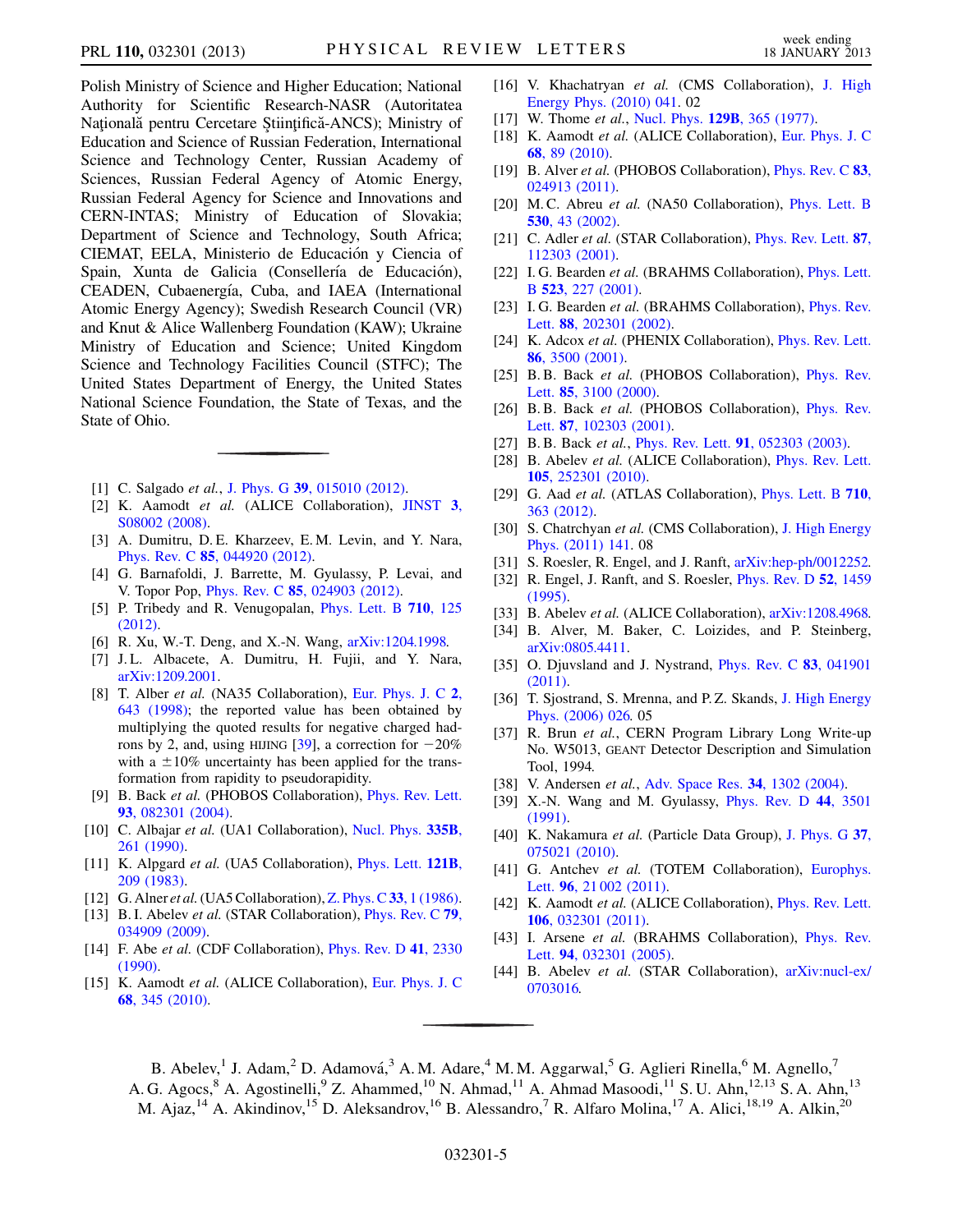E. Almaráz Aviña,<sup>17</sup> J. Alme,<sup>21</sup> T. Alt,<sup>22</sup> V. Altini,<sup>23</sup> S. Altinpinar,<sup>24</sup> I. Altsybeev,<sup>25</sup> C. Andrei,<sup>26</sup> A. Andronic,<sup>27</sup> V. Anguelov,<sup>28</sup> J. Anielski,<sup>29</sup> C. Anson,<sup>30</sup> T. Antičić,<sup>31</sup> F. Antinori,<sup>32</sup> P. Antonioli,<sup>18</sup> L. Aphecetche,<sup>33</sup> H. Appelshäuser,<sup>34</sup> N. Arbor,<sup>35</sup> S. Arcelli,<sup>9</sup> A. Arend,<sup>34</sup> N. Armesto,<sup>36</sup> R. Arnaldi,<sup>7</sup> T. Aronsson,<sup>4</sup> I. C. Arsene,<sup>27</sup> M. Arslandok,<sup>34</sup> A. Asryan,<sup>25</sup> A. Augustinus,<sup>6</sup> R. Averbeck,<sup>27</sup> T. C. Awes,<sup>37</sup> J. Äystö,<sup>38</sup> M. D. Azmi,<sup>11,39</sup> M. Bach,<sup>22</sup> A. Badalà, <sup>40</sup> Y.W. Baek, <sup>41,12</sup> R. Bailhache, <sup>34</sup> R. Bala, <sup>42,7</sup> R. Baldini Ferroli, <sup>19</sup> A. Baldisseri, <sup>43</sup> F. Baltasar Dos Santos Pedrosa,<sup>6</sup> J. Bán,<sup>44</sup> R. C. Baral,<sup>45</sup> R. Barbera,<sup>46</sup> F. Barile,<sup>23</sup> G. G. Barnaföldi,<sup>8</sup> L. S. Barnby,<sup>47</sup> V. Barret,<sup>41</sup> J. Bartke,<sup>48</sup> M. Basile,<sup>9</sup> N. Bastid,<sup>41</sup> S. Basu,<sup>10</sup> B. Bathen,<sup>29</sup> G. Batigne,<sup>33</sup> B. Batyunya,<sup>49</sup> C. Baumann,<sup>34</sup> I. G. Bearden,<sup>50</sup> H. Beck,<sup>34</sup> N. K. Behera,<sup>51</sup> I. Belikov,<sup>52</sup> F. Bellini,<sup>9</sup> R. Bellwied,<sup>53</sup> E. Belmont-Moreno,<sup>17</sup> G. Bencedi,<sup>8</sup> S. Beole,<sup>54</sup> I. Berceanu,<sup>26</sup> A. Bercuci,<sup>26</sup> Y. Berdnikov,<sup>55</sup> D. Berenyi,<sup>8</sup> A. A. E. Bergognon,<sup>33</sup> D. Berzano,<sup>54,7</sup> L. Betev,<sup>6</sup> A. Bhasin,<sup>42</sup> A. K. Bhati,<sup>5</sup> J. Bhom,<sup>56</sup> L. Bianchi,<sup>54</sup> N. Bianchi,<sup>57</sup> J. Bielčík,<sup>2</sup> J. Bielčíková,<sup>3</sup> A. Bilandzic,<sup>50</sup> S. Bjelogrlic,<sup>58</sup> F. Blanco,<sup>53</sup> F. Blanco,<sup>59</sup> D. Blau,<sup>16</sup> C. Blume,<sup>34</sup> M. Boccioli,<sup>6</sup> S. Böttger,<sup>60</sup> A. Bogdanov,<sup>61</sup> H. Bøggild,<sup>50</sup> M. Bogolyubsky,<sup>62</sup> L. Boldizsár,<sup>8</sup> M. Bombara,<sup>63</sup> J. Book,<sup>34</sup> H. Borel,<sup>43</sup> A. Borissov,<sup>64</sup> F. Bossú,<sup>39</sup> M. Botje,<sup>65</sup> E. Botta,<sup>54</sup> E. Braidot,<sup>66</sup> P. Braun-Munzinger,<sup>27</sup> M. Bregant,<sup>33</sup> T. Breitner,<sup>60</sup> T. A. Browning, <sup>67</sup> M. Broz, <sup>68</sup> R. Brun, <sup>6</sup> E. Bruna, <sup>54,7</sup> G. E. Bruno, <sup>23</sup> D. Budnikov, <sup>69</sup> H. Buesching, <sup>34</sup> S. Bufalino, <sup>54,7</sup> O. Busch,<sup>28</sup> Z. Buthelezi,<sup>39</sup> D. Caballero Orduna,<sup>4</sup> D. Caffarri,<sup>70,32</sup> X. Cai,<sup>71</sup> H. Caines,<sup>4</sup> E. Calvo Villar,<sup>72</sup> P. Camerini,<sup>73</sup> V. Canoa Roman,<sup>74</sup> G. Cara Romeo,<sup>18</sup> W. Carena,<sup>6</sup> F. Carena,<sup>6</sup> N. Carlin Filho,<sup>75</sup> F. Carminati,<sup>6</sup> A. Casanova Díaz,<sup>57</sup> J. Castillo Castellanos,<sup>43</sup> J. F. Castillo Hernandez,<sup>27</sup> E. A. R. Casula,<sup>76</sup> V. Catanescu,<sup>26</sup> C. Cavicchioli,<sup>6</sup> C. Ceballos Sanchez,<sup>77</sup> J. Cepila,<sup>2</sup> P. Cerello,<sup>7</sup> B. Chang,<sup>38,78</sup> S. Chapeland,<sup>6</sup> J. L. Charvet,<sup>43</sup> S. Chattopadhyay,<sup>10</sup> S. Chattopadhyay,<sup>79</sup> I. Chawla,<sup>5</sup> M. Cherney,<sup>80</sup> C. Cheshkov,<sup>6,81</sup> B. Cheynis,<sup>81</sup> V. Chibante Barroso,<sup>6</sup> D. D. Chinellato,<sup>53</sup> P. Chochula,<sup>6</sup> M. Chojnacki,<sup>50,58</sup> S. Choudhury,<sup>10</sup> P. Christakoglou,<sup>65</sup> C. H. Christensen,<sup>50</sup> P. Christiansen,<sup>82</sup> T. Chujo,<sup>56</sup> S. U. Chung,<sup>83</sup> C. Cicalo,<sup>84</sup> L. Cifarelli,<sup>9,6,19</sup> F. Cindolo,<sup>18</sup> J. Cleymans,<sup>39</sup> F. Coccetti,<sup>19</sup> F. Colamaria,<sup>23</sup> D. Colella,<sup>23</sup> A. Collu,<sup>76</sup> G. Conesa Balbastre,<sup>35</sup> Z. Conesa del Valle,<sup>6</sup> M. E. Connors,<sup>4</sup> G. Contin,<sup>73</sup> J. G. Contreras,<sup>74</sup> T. M. Cormier,<sup>64</sup> Y. Corrales Morales,<sup>54</sup> P. Cortese,<sup>85</sup> I. Cortés Maldonado,<sup>86</sup> M. R. Cosentino,<sup>66</sup> F. Costa,<sup>6</sup> M. E. Cotallo,<sup>59</sup> E. Crescio,<sup>74</sup> P. Crochet,<sup>41</sup> E. Cruz Alaniz,<sup>17</sup> E. Cuautle,  $^{87}$  L. Cunqueiro,  $^{57}$  A. Dainese,  $^{70,32}$  H. H. Dalsgaard,  $^{50}$  A. Danu,  $^{88}$  K. Das,  $^{79}$  I. Das,  $^{89}$  S. Das,  $^{90}$  D. Das,  $^{79}$ S. Dash,<sup>51</sup> A. Dash,<sup>91</sup> S. De,<sup>10</sup> G. O. V. de Barros,<sup>75</sup> A. De Caro,<sup>92,19</sup> G. de Cataldo,<sup>93</sup> J. de Cuveland,<sup>22</sup> A. De Falco,<sup>76</sup> D. De Gruttola, <sup>92</sup> H. Delagrange, <sup>33</sup> A. Deloff, <sup>94</sup> N. De Marco, <sup>7</sup> E. Dénes, <sup>8</sup> S. De Pasquale, <sup>92</sup> A. Deppman, <sup>75</sup> G. D. Erasmo,<sup>23</sup> R. de Rooij,<sup>58</sup> M. A. Diaz Corchero,<sup>59</sup> D. Di Bari,<sup>23</sup> T. Dietel,<sup>29</sup> C. Di Giglio,<sup>23</sup> S. Di Liberto,<sup>95</sup> A. Di Mauro, <sup>6</sup> P. Di Nezza, <sup>57</sup> R. Divià, <sup>6</sup> Ø. Djuvsland, <sup>24</sup> A. Dobrin, <sup>64,82</sup> T. Dobrowolski, <sup>94</sup> B. Dönigus, <sup>27</sup> O. Dordic, <sup>96</sup> O. Driga, <sup>33</sup> A. K. Dubey, <sup>10</sup> A. Dubla, <sup>58</sup> L. Ducroux, <sup>81</sup> P. Dupieux, <sup>41</sup> M. R. Dutta Majumdar, <sup>10</sup> A. K. Dutta Majumdar,  $\frac{89}{79}$  D. Elia,  $\frac{93}{9}$  D. Emschermann,  $\frac{29}{9}$  H. Engel,  $\frac{69}{9}$  B. Erazmus,  $\frac{6,33}{9}$  H. A. Erdal,  $\frac{21}{9}$  B. Espagnon,  $\frac{89}{9}$ M. Estienne,<sup>33</sup> S. Esumi,<sup>56</sup> D. Evans,<sup>47</sup> G. Eyyubova,<sup>96</sup> D. Fabris,<sup>70,32</sup> J. Faivre,<sup>35</sup> D. Falchieri,<sup>9</sup> A. Fantoni,<sup>57</sup> M. Fasel,<sup>27</sup> R. Fearick,<sup>39</sup> D. Fehlker,<sup>24</sup> L. Feldkamp,<sup>29</sup> D. Felea,<sup>88</sup> A. Feliciello,<sup>7</sup> B. Fenton-Olsen,<sup>66</sup> G. Feofilov,<sup>25</sup> A. Fernández Téllez,  $^{86}$  A. Ferretti,<sup>54</sup> A. Festanti,<sup>70</sup> J. Figiel,<sup>48</sup> M. A. S. Figueredo,<sup>75</sup> S. Filchagin,<sup>69</sup> D. Finogeev,<sup>97</sup> F. M. Fionda,<sup>23</sup> E. M. Fiore,<sup>23</sup> M. Floris,<sup>6</sup> S. Foertsch,<sup>39</sup> P. Foka,<sup>27</sup> S. Fokin,<sup>16</sup> E. Fragiacomo,<sup>98</sup> A. Francescon,<sup>6,70</sup> U. Frankenfeld,<sup>27</sup> U. Fuchs,<sup>6</sup> C. Furget,<sup>35</sup> M. Fusco Girard,<sup>92</sup> J. J. Gaardhøje,<sup>50</sup> M. Gagliardi,<sup>54</sup> A. Gago,<sup>72</sup> M. Gallio,<sup>54</sup> D. R. Gangadharan,<sup>30</sup> P. Ganoti,<sup>37</sup> C. Garabatos,<sup>27</sup> E. Garcia-Solis,<sup>99</sup> I. Garishvili,<sup>1</sup> J. Gerhard,<sup>22</sup> M. Germain,<sup>33</sup> C. Geuna,<sup>43</sup> A. Gheata,<sup>6</sup> M. Gheata,<sup>88,6</sup> B. Ghidini,<sup>93</sup> P. Ghosh,<sup>10</sup> P. Gianotti,<sup>57</sup> M. R. Girard,<sup>100</sup> P. Giubellino,<sup>6</sup> E. Gladysz-Dziadus,<sup>48</sup> P. Glässel,<sup>28</sup> R. Gomez,<sup>101,74</sup> E. G. Ferreiro,<sup>36</sup> L. H. González-Trueba,<sup>17</sup> P. González-Zamora,<sup>59</sup> S. Gorbunov,<sup>22</sup> A. Goswami,<sup>102</sup> S. Gotovac,<sup>103</sup> V. Grabski,<sup>17</sup> L. K. Graczykowski,<sup>100</sup> R. Grajcarek,<sup>28</sup> A. Grelli,<sup>58</sup> A. Grigoras,<sup>6</sup> C. Grigoras,<sup>6</sup> V. Grigoriev,<sup>61</sup> S. Grigoryan,<sup>49</sup> A. Grigoryan,<sup>104</sup> B. Grinyov,<sup>20</sup> N. Grion,<sup>98</sup> P. Gros,<sup>82</sup> J. F. Grosse-Oetringhaus,<sup>6</sup> J.-Y. Grossiord,<sup>81</sup> R. Grosso,<sup>6</sup> F. Guber,<sup>97</sup> R. Guernane,<sup>35</sup> C. Guerra Gutierrez,<sup>72</sup> B. Guerzoni,<sup>9</sup> M. Guilbaud,<sup>81</sup> K. Gulbrandsen,<sup>50</sup> H. Gulkanyan,<sup>104</sup> T. Gunji,<sup>105</sup> A. Gupta,<sup>42</sup> R. Gupta,<sup>42</sup> Ø. Haaland,<sup>24</sup> C. Hadjidakis,<sup>89</sup> M. Haiduc,<sup>88</sup> H. Hamagaki,<sup>105</sup> G. Hamar,<sup>8</sup> B. H. Han,<sup>106</sup> L. D. Hanratty,<sup>47</sup> A. Hansen,<sup>50</sup> Z. Harmanová-Tóthová,<sup>63</sup> J. W. Harris,<sup>4</sup> M. Hartig,<sup>34</sup> A. Harton,<sup>99</sup> D. Hasegan,<sup>88</sup> D. Hatzifotiadou,<sup>18</sup> S. Hayashi,<sup>105</sup> A. Hayrapetyan,<sup>6,104</sup> S. T. Heckel,<sup>34</sup> M. Heide,<sup>29</sup> H. Helstrup,<sup>21</sup> A. Herghelegiu,<sup>26</sup> G. Herrera Corral,<sup>74</sup> N. Herrmann,<sup>28</sup> B. A. Hess,<sup>107</sup> K. F. Hetland,<sup>21</sup> B. Hicks,<sup>4</sup> B. Hippolyte,<sup>52</sup> Y. Hori,<sup>105</sup> P. Hristov,<sup>6</sup> I. Hřivnáčová,<sup>89</sup> M. Huang,<sup>24</sup> T. J. Humanic,<sup>30</sup> D. S. Hwang,<sup>106</sup> R. Ichou,<sup>41</sup> R. Ilkaev,<sup>69</sup> I. Ilkiv, <sup>94</sup> M. Inaba, <sup>56</sup> E. Incani, <sup>76</sup> G. M. Innocenti, <sup>54</sup> P. G. Innocenti, <sup>6</sup> M. Ippolitov, <sup>16</sup> M. Irfan, <sup>11</sup> C. Ivan, <sup>27</sup> V. Ivanov,<sup>55</sup> A. Ivanov,<sup>25</sup> M. Ivanov,<sup>27</sup> O. Ivanytskyi,<sup>20</sup> A. Jachołkowski,<sup>46</sup> P.M. Jacobs,<sup>66</sup> H.J. Jang,<sup>13</sup> R. Janik,<sup>68</sup> M. A. Janik,<sup>100</sup> P. H. S. Y. Jayarathna,<sup>53</sup> S. Jena,<sup>51</sup> D. M. Jha,<sup>64</sup> R. T. Jimenez Bustamante,<sup>87</sup> P. G. Jones,<sup>47</sup> H. Jung,<sup>12</sup>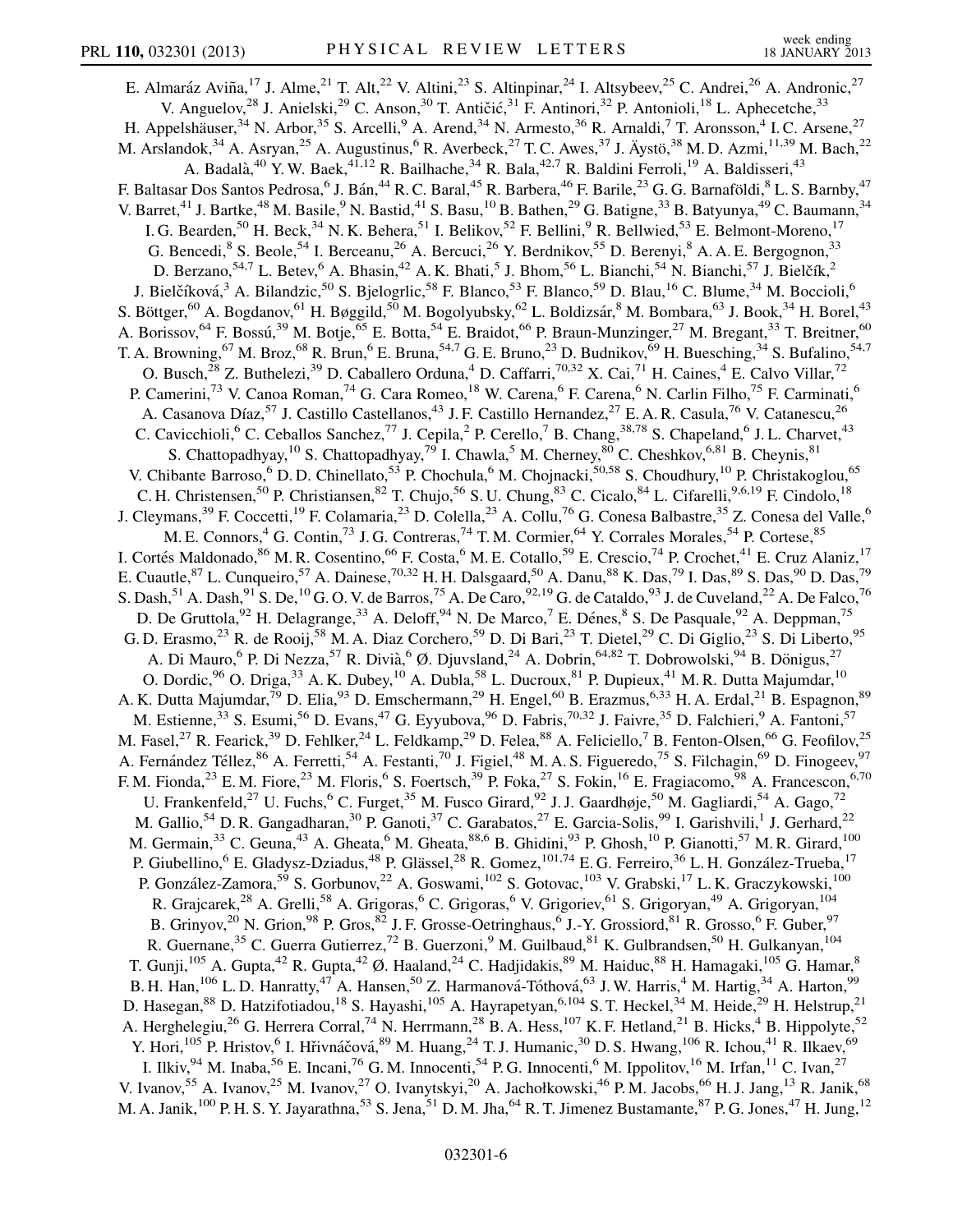A. Jusko,<sup>47</sup> A. B. Kaidalov,<sup>15</sup> S. Kalcher,<sup>22</sup> P. Kaliňák,<sup>44</sup> T. Kalliokoski,<sup>38</sup> A. Kalweit,<sup>108,6</sup> J. H. Kang,<sup>78</sup> V. Kaplin,<sup>61</sup> A. Karasu Uysal,<sup>6,109</sup> O. Karavichev,<sup>97</sup> T. Karavicheva,<sup>97</sup> E. Karpechev,<sup>97</sup> A. Kazantsev,<sup>16</sup> U. Kebschull,<sup>60</sup> R. Keidel,<sup>110</sup> K. H. Khan,<sup>14</sup> P. Khan,<sup>79</sup> M. M. Khan,<sup>11</sup> S. A. Khan,<sup>10</sup> A. Khanzadeev,<sup>55</sup> Y. Kharlov,<sup>62</sup> B. Kileng,<sup>21</sup> D. W. Kim, $^{12,13}$  T. Kim, $^{78}$  B. Kim, $^{78}$  J. H. Kim, $^{106}$  J. S. Kim, $^{12}$  M. Kim, $^{12}$  M. Kim, $^{78}$  S. Kim, $^{106}$  D. J. Kim, $^{38}$ S. Kirsch,<sup>22</sup> I. Kisel,<sup>22</sup> S. Kiselev,<sup>15</sup> A. Kisiel,<sup>100</sup> J. L. Klay,<sup>111</sup> J. Klein,<sup>28</sup> C. Klein-Bösing,<sup>29</sup> M. Kliemant,<sup>34</sup> A. Kluge,<sup>6</sup> M. L. Knichel,<sup>27</sup> A. G. Knospe,<sup>112</sup> M. K. Köhler,<sup>27</sup> T. Kollegger,<sup>22</sup> A. Kolojvari,<sup>25</sup> V. Kondratiev,<sup>25</sup> N. Kondratyeva, <sup>61</sup> A. Konevskikh, <sup>97</sup> R. Kour, <sup>47</sup> V. Kovalenko, <sup>25</sup> M. Kowalski, <sup>48</sup> S. Kox, <sup>35</sup> G. Koyithatta Meethaleveedu,<sup>51</sup> J. Kral,<sup>38</sup> I. Králik,<sup>44</sup> F. Kramer,<sup>34</sup> A. Kravčáková,<sup>63</sup> T. Krawutschke,<sup>28,113</sup> M. Krelina,<sup>2</sup> M. Kretz,<sup>22</sup> M. Krivda,<sup>47,44</sup> F. Krizek,<sup>38</sup> M. Krus,<sup>2</sup> E. Kryshen,<sup>55</sup> M. Krzewicki,<sup>27</sup> Y. Kucheriaev,<sup>16</sup> T. Kugathasan, <sup>6</sup> C. Kuhn, <sup>52</sup> P. G. Kuijer, <sup>65</sup> I. Kulakov, <sup>34</sup> J. Kumar, <sup>51</sup> P. Kurashvili, <sup>94</sup> A. Kurepin, <sup>97</sup> A. B. Kurepin, <sup>97</sup> A. Kuryakin,<sup>69</sup> V. Kushpil,<sup>3</sup> S. Kushpil,<sup>3</sup> H. Kvaerno,<sup>96</sup> M. J. Kweon,<sup>28</sup> Y. Kwon,<sup>78</sup> P. Ladrón de Guevara,<sup>87</sup> I. Lakomov, <sup>89</sup> R. Langoy, <sup>24</sup> S. L. La Pointe, <sup>58</sup> C. Lara, <sup>60</sup> A. Lardeux, <sup>33</sup> P. La Rocca, <sup>46</sup> R. Lea, <sup>73</sup> M. Lechman, <sup>6</sup> K. S. Lee,<sup>12</sup> S. C. Lee,<sup>12</sup> G. R. Lee,<sup>47</sup> I. Legrand,<sup>6</sup> J. Lehnert,<sup>34</sup> M. Lenhardt,<sup>27</sup> V. Lenti,<sup>93</sup> H. León,<sup>17</sup> M. Leoncino,<sup>7</sup> I. León Monzón,<sup>101</sup> H. León Vargas,<sup>34</sup> P. Lévai,<sup>8</sup> J. Lien,<sup>24</sup> R. Lietava,<sup>47</sup> S. Lindal,<sup>96</sup> V. Lindenstruth,<sup>22</sup> C. Lippmann,<sup>27,6</sup> M. A. Lisa,<sup>30</sup> H. M. Ljunggren,<sup>82</sup> P. I. Loenne,<sup>24</sup> V. R. Loggins,<sup>64</sup> V. Loginov,<sup>61</sup> D. Lohner,<sup>28</sup> C. Loizides,<sup>66</sup> K. K. Loo,<sup>38</sup> X. Lopez,<sup>41</sup> E. López Torres,<sup>77</sup> G. Løvhøiden,<sup>96</sup> X.-G. Lu,<sup>28</sup> P. Luettig,<sup>34</sup> M. Lunardon,<sup>70</sup> J. Luo,<sup>71</sup> G. Luparello,<sup>58</sup> C. Luzzi,<sup>6</sup> K. Ma,<sup>71</sup> R. Ma,<sup>4</sup> D. M. Madagodahettige-Don,<sup>53</sup> A. Maevskaya,<sup>97</sup> M. Mager, <sup>108,6</sup> D. P. Mahapatra, <sup>45</sup> A. Maire, <sup>28</sup> M. Malaev, <sup>55</sup> I. Maldonado Cervantes, <sup>87</sup> L. Malinina, <sup>49</sup> D. Mal'Kevich,<sup>15</sup> P. Malzacher,<sup>27</sup> A. Mamonov,<sup>69</sup> L. Manceau,<sup>7</sup> L. Mangotra,<sup>42</sup> V. Manko,<sup>16</sup> F. Manso,<sup>41</sup> V. Manzari,  $93$  Y. Mao,  $71$  M. Marchisone,  $41,54$  J. Mareš,  $114$  G. V. Margagliotti,  $73,98$  A. Margotti,  $18$  A. Marín,  $27$ C. Markert,<sup>112</sup> M. Marquard,<sup>34</sup> I. Martashvili,<sup>115</sup> N. A. Martin,<sup>27</sup> P. Martinengo,<sup>6</sup> M. I. Martínez,<sup>86</sup> A. Martínez Davalos, <sup>17</sup> G. Martínez García, <sup>33</sup> Y. Martynov, <sup>20</sup> A. Mas, <sup>33</sup> S. Masciocchi, <sup>27</sup> M. Masera, <sup>54</sup> A. Masoni, <sup>84</sup> L. Massacrier,<sup>33</sup> A. Mastroserio,<sup>23</sup> Z.L. Matthews,<sup>47</sup> A. Matyja,<sup>48,33</sup> C. Mayer,<sup>48</sup> J. Mazer,<sup>115</sup> M. A. Mazzoni,<sup>95</sup> F. Meddi,  $^{116}$  A. Menchaca-Rocha,  $^{17}$  J. Mercado Pérez,  $^{28}$  M. Meres,  $^{68}$  Y. Miake,  $^{56}$  L. Milano,  $^{54}$  J. Milosevic,  $^{96}$ A. Mischke,<sup>58</sup> A. N. Mishra,<sup>102,117</sup> D. Miśkowiec,<sup>27,6</sup> C. Mitu,<sup>88</sup> S. Mizuno,<sup>56</sup> J. Mlynarz,<sup>64</sup> B. Mohanty,<sup>10</sup> L. Molnar,  $8,6,52$  L. Montaño Zetina,  $7^4$  M. Monteno,  $^7$  E. Montes,  $^{59}$  T. Moon,  $^{78}$  M. Morando,  $^{70}$ D. A. Moreira De Godoy,<sup>75</sup> S. Moretto,<sup>70</sup> A. Morreale,<sup>38</sup> A. Morsch,<sup>6</sup> V. Muccifora,<sup>57</sup> E. Mudnic,<sup>103</sup> S. Muhuri,<sup>10</sup> M. Mukherjee,<sup>10</sup> H. Müller,<sup>6</sup> M. G. Munhoz,<sup>75</sup> L. Musa,<sup>6</sup> A. Musso,<sup>7</sup> B. K. Nandi,<sup>51</sup> R. Nania,<sup>18</sup> E. Nappi,<sup>93</sup> C. Nattrass,<sup>115</sup> S. Navin,<sup>47</sup> T. K. Nayak,<sup>10</sup> S. Nazarenko,<sup>69</sup> A. Nedosekin,<sup>15</sup> M. Nicassio,<sup>23,27</sup> M. Niculescu,<sup>88,6</sup> B. S. Nielsen,<sup>50</sup> T. Niida,<sup>56</sup> S. Nikolaev,<sup>16</sup> V. Nikolic,<sup>31</sup> V. Nikulin,<sup>55</sup> S. Nikulin,<sup>16</sup> B. S. Nilsen,<sup>80</sup> M. S. Nilsson,<sup>96</sup> F. Noferini,<sup>18,19</sup> P. Nomokonov,<sup>49</sup> G. Nooren,<sup>58</sup> N. Novitzky,<sup>38</sup> A. Nyanin,<sup>16</sup> A. Nyatha,<sup>51</sup> C. Nygaard,<sup>50</sup> J. Nystrand,<sup>24</sup> A. Ochirov,<sup>25</sup> H. Oeschler,<sup>108,6</sup> S. K. Oh,<sup>12</sup> S. Oh,<sup>4</sup> J. Oleniacz,<sup>100</sup> A. C. Oliveira Da Silva,<sup>75</sup> C. Oppedisano,<sup>7</sup> A. Ortiz Velasquez, <sup>82,87</sup> A. Oskarsson, <sup>82</sup> P. Ostrowski, <sup>100</sup> J. Otwinowski, <sup>27</sup> K. Oyama, <sup>28</sup> K. Ozawa, <sup>105</sup> Y. Pachmayer,<sup>28</sup> M. Pachr,<sup>2</sup> F. Padilla,<sup>54</sup> P. Pagano,<sup>92</sup> G. Paić,<sup>87</sup> F. Painke,<sup>22</sup> C. Pajares,<sup>36</sup> S. K. Pal,<sup>10</sup> A. Palaha,<sup>47</sup> A. Palmeri,<sup>40</sup> V. Papikyan,<sup>104</sup> G. S. Pappalardo,<sup>40</sup> W. J. Park,<sup>27</sup> A. Passfeld,<sup>29</sup> B. Pastirčák,<sup>44</sup> D. I. Patalakha, <sup>62</sup> V. Paticchio, <sup>93</sup> B. Paul, <sup>79</sup> A. Pavlinov, <sup>64</sup> T. Pawlak, <sup>100</sup> T. Peitzmann, <sup>58</sup> H. Pereira Da Costa, <sup>43</sup> E. Pereira De Oliveira Filho,<sup>75</sup> D. Peresunko,<sup>16</sup> C. E. Pérez Lara,<sup>65</sup> D. Perini,<sup>6</sup> D. Perrino,<sup>23</sup> W. Peryt,<sup>100</sup> A. Pesci,<sup>18</sup> V. Peskov,<sup>6,87</sup> Y. Pestov,<sup>118</sup> V. Petráček,<sup>2</sup> M. Petran,<sup>2</sup> M. Petris,<sup>26</sup> P. Petrov,<sup>47</sup> M. Petrovici,<sup>26</sup> C. Petta,<sup>46</sup> S. Piano,<sup>98</sup> A. Piccotti,<sup>7</sup> M. Pikna,<sup>68</sup> P. Pillot,<sup>33</sup> O. Pinazza,<sup>6</sup> L. Pinsky,<sup>53</sup> N. Pitz,<sup>34</sup> D. B. Piyarathna,<sup>53</sup> M. Planinic,<sup>31</sup> M. Płoskoń,<sup>66</sup> J. Pluta,<sup>100</sup> T. Pocheptsov,<sup>49</sup> S. Pochybova,<sup>8</sup> P. L. M. Podesta-Lerma,<sup>101</sup> M. G. Poghosyan,<sup>6</sup> K. Polák,<sup>114</sup> B. Polichtchouk,<sup>62</sup> A. Pop,<sup>26</sup> S. Porteboeuf-Houssais,<sup>41</sup> V. Pospíšil,<sup>2</sup> B. Potukuchi,<sup>42</sup> S. K. Prasad,<sup>64</sup> R. Preghenella,<sup>18,19</sup> F. Prino,<sup>7</sup> C. A. Pruneau,<sup>64</sup> I. Pshenichnov,<sup>97</sup> G. Puddu,<sup>76</sup> V. Punin,<sup>69</sup> M. Putiš,<sup>63</sup> J. Putschke,<sup>64</sup> E. Quercigh,<sup>6</sup> H. Qvigstad,<sup>96</sup> A. Rachevski,<sup>98</sup> A. Rademakers,<sup>6</sup> T. S. Räihä,<sup>38</sup> J. Rak,<sup>38</sup> A. Rakotozafindrabe,<sup>43</sup> L. Ramello,<sup>85</sup> A. Ramírez Reyes,<sup>74</sup> R. Raniwala,<sup>102</sup> S. Raniwala,<sup>102</sup> S. S. Räsänen,<sup>38</sup> B. T. Rascanu,<sup>34</sup> D. Rathee,<sup>5</sup> K. F. Read,  $^{115}$  J. S. Real,  $^{35}$  K. Redlich,  $^{94,119}$  R. J. Reed,  $^{4}$  A. Rehman,  $^{24}$  P. Reichelt,  $^{34}$  M. Reicher,  $^{58}$  R. Renfordt,  $^{34}$ A. R. Reolon,<sup>57</sup> A. Reshetin,<sup>97</sup> F. Rettig,<sup>22</sup> J.-P. Revol,<sup>6</sup> K. Reygers,<sup>28</sup> L. Riccati,<sup>7</sup> R. A. Ricci,<sup>120</sup> T. Richert,<sup>82</sup> M. Richter,<sup>96</sup> P. Riedler,<sup>6</sup> W. Riegler,<sup>6</sup> F. Riggi,<sup>46,40</sup> M. Rodríguez Cahuantzi,<sup>86</sup> A. Rodriguez Manso,<sup>65</sup> K. Røed,<sup>24,96</sup> D. Rohr,<sup>22</sup> D. Röhrich,<sup>24</sup> R. Romita,<sup>27,121</sup> F. Ronchetti,<sup>57</sup> P. Rosnet,<sup>41</sup> S. Rossegger,<sup>6</sup> A. Rossi,<sup>6,70</sup> C. Roy,<sup>52</sup> P. Roy,<sup>79</sup> A. J. Rubio Montero,<sup>59</sup> R. Rui,<sup>73</sup> R. Russo,<sup>54</sup> E. Ryabinkin,<sup>16</sup> A. Rybicki,<sup>48</sup> S. Sadovsky,<sup>62</sup> K. Šafařík,<sup>6</sup> R. Sahoo,<sup>117</sup> P. K. Sahu,<sup>45</sup> J. Saini,<sup>10</sup> H. Sakaguchi,<sup>122</sup> S. Sakai,<sup>66</sup> D. Sakata,<sup>56</sup> C. A. Salgado,<sup>36</sup> J. Salzwedel,<sup>30</sup> S. Sambyal,<sup>42</sup> V. Samsonov,<sup>55</sup> X. Sanchez Castro,<sup>52</sup> L. Šándor,<sup>44</sup> A. Sandoval,<sup>17</sup> M. Sano,<sup>56</sup> S. Sano,<sup>105</sup> G. Santagati,<sup>46</sup>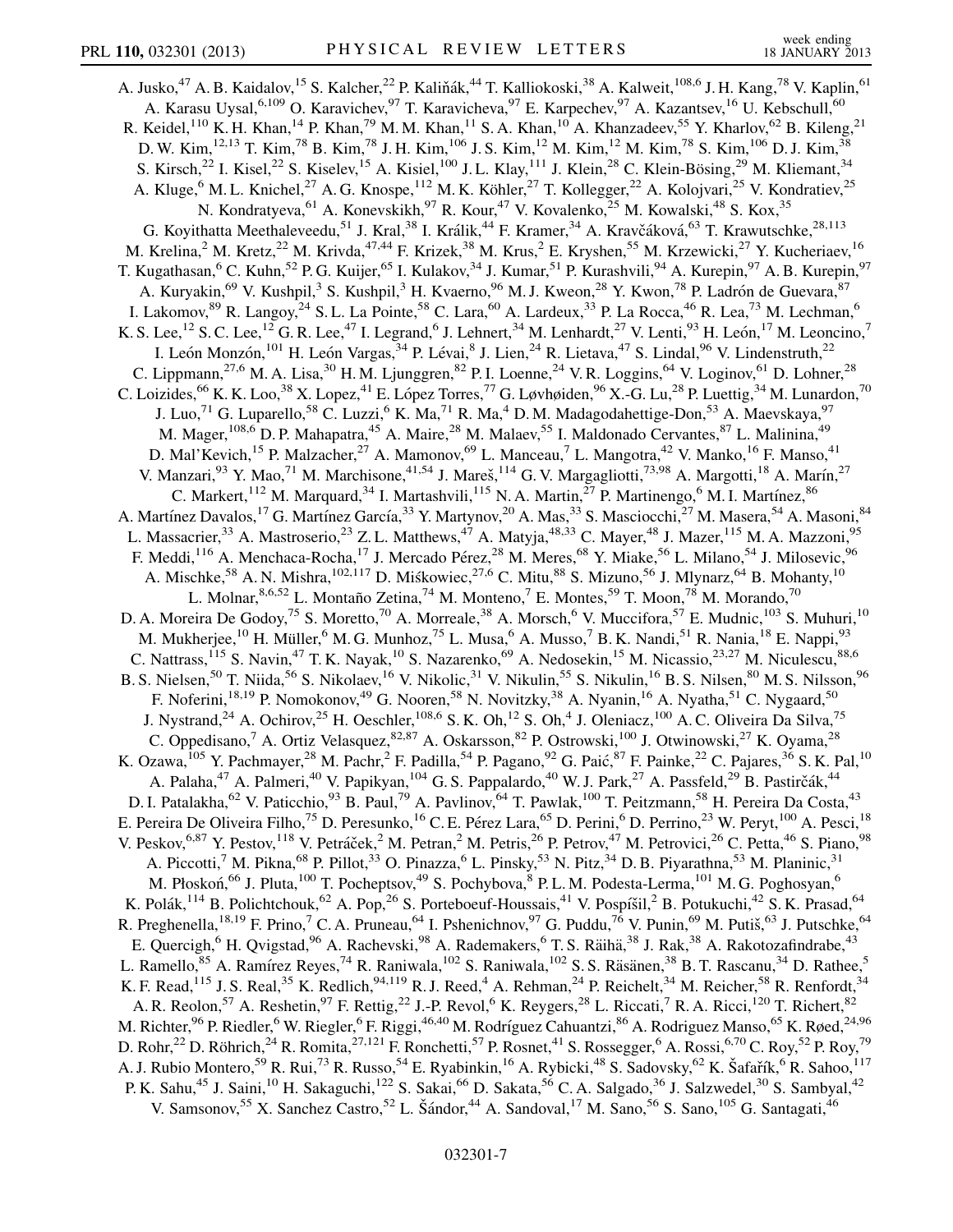R. Santoro,<sup>6,19</sup> J. Sarkamo,<sup>38</sup> E. Scapparone,<sup>18</sup> F. Scarlassara,<sup>70</sup> R. P. Scharenberg,<sup>67</sup> C. Schiaua,<sup>26</sup> R. Schicker,<sup>28</sup> C. Schmidt,<sup>27</sup> H. R. Schmidt,<sup>107</sup> S. Schreiner,<sup>6</sup> S. Schuchmann,<sup>34</sup> J. Schukraft,<sup>6</sup> T. Schuster,<sup>4</sup> Y. Schutz,<sup>6,33</sup> K. Schwarz,<sup>27</sup> K. Schweda,<sup>27</sup> G. Scioli,<sup>9</sup> E. Scomparin,<sup>7</sup> P. A. Scott,<sup>47</sup> R. Scott,<sup>115</sup> G. Segato,<sup>70</sup> I. Selyuzhenkov,<sup>27</sup> S. Senyukov,<sup>52</sup> J. Seo,<sup>83</sup> S. Serci,<sup>76</sup> E. Serradilla,<sup>59,17</sup> A. Sevcenco,<sup>88</sup> A. Shabetai,<sup>33</sup> G. Shabratova,<sup>49</sup> R. Shahoyan,<sup>6</sup> S. Sharma,<sup>42</sup> N. Sharma,<sup>5,115</sup> S. Rohni,<sup>42</sup> K. Shigaki,<sup>122</sup> K. Shtejer,<sup>77</sup> Y. Sibiriak,<sup>16</sup> M. Siciliano,<sup>54</sup> E. Sicking,<sup>29</sup> S. Siddhanta, <sup>84</sup> T. Siemiarczuk, <sup>94</sup> D. Silvermyr,<sup>37</sup> C. Silvestre, <sup>35</sup> G. Simatovic, <sup>87,31</sup> G. Simonetti, <sup>6</sup> R. Singaraju, <sup>10</sup> R. Singh,<sup>42</sup> S. Singha,<sup>10</sup> V. Singhal,<sup>10</sup> B. C. Sinha,<sup>10</sup> T. Sinha,<sup>79</sup> B. Sitar,<sup>68</sup> M. Sitta,<sup>85</sup> T. B. Skaali,<sup>96</sup> K. Skjerdal,<sup>24</sup> R. Smakal,<sup>2</sup> N. Smirnov,<sup>4</sup> R. J. M. Snellings,<sup>58</sup> C. Søgaard,<sup>50,82</sup> R. Soltz,<sup>1</sup> H. Son,<sup>106</sup> J. Song,<sup>83</sup> M. Song,<sup>78</sup> C. Soos,<sup>6</sup> F. Soramel,<sup>70</sup> I. Sputowska,<sup>48</sup> M. Spyropoulou-Stassinaki,<sup>123</sup> B. K. Srivastava,<sup>67</sup> J. Stachel,<sup>28</sup> I. Stan,<sup>88</sup> G. Stefanek,<sup>94</sup> M. Steinpreis,<sup>30</sup> E. Stenlund,<sup>82</sup> G. Steyn,<sup>39</sup> J. H. Stiller,<sup>28</sup> D. Stocco,<sup>33</sup> M. Stolpovskiy,<sup>62</sup> P. Strmen,<sup>68</sup> A. A. P. Suaide,<sup>75</sup> M. A. Subieta Vásquez,<sup>54</sup> T. Sugitate,<sup>122</sup> C. Suire,<sup>89</sup> R. Sultanov,<sup>15</sup> M. Šumbera,<sup>3</sup> T. Susa,<sup>31</sup> T. J. M. Symons,<sup>66</sup> A. Szanto de Toledo,<sup>75</sup> I. Szarka,<sup>68</sup> A. Szczepankiewicz,<sup>48,6</sup> A. Szostak,<sup>24</sup> M. Szymański,<sup>100</sup> J. Takahashi,<sup>91</sup> J.D. Tapia Takaki,<sup>89</sup> A. Tarantola Peloni,<sup>34</sup> A. Tarazona Martinez,<sup>6</sup> A. Tauro,<sup>6</sup> G. Tejeda Muñoz,<sup>86</sup> A. Telesca,<sup>6</sup> C. Terrevoli,<sup>23</sup> J. Thäder,<sup>27</sup> D. Thomas,<sup>58</sup> R. Tieulent,<sup>81</sup> A. R. Timmins,<sup>53</sup> D. Tlusty,<sup>2</sup> A. Toia,<sup>22,70,32</sup> H. Torii,<sup>105</sup> L. Toscano,<sup>7</sup> V. Trubnikov,<sup>20</sup> D. Truesdale,<sup>30</sup> W. H. Trzaska,<sup>38</sup> T. Tsuji,<sup>105</sup> A. Tumkin,<sup>69</sup> R. Turrisi,<sup>32</sup> T. S. Tveter, <sup>96</sup> J. Ulery, <sup>34</sup> K. Ullaland, <sup>24</sup> J. Ulrich, <sup>124,60</sup> A. Uras, <sup>81</sup> J. Urbán, <sup>63</sup> G. M. Urciuoli, <sup>95</sup> G. L. Usai, <sup>76</sup> M. Vajzer,<sup>2,3</sup> M. Vala,<sup>49,44</sup> L. Valencia Palomo,<sup>89</sup> S. Vallero,<sup>28</sup> P. Vande Vyvre,<sup>6</sup> M. van Leeuwen,<sup>58</sup> L. Vannucci,<sup>120</sup> A. Vargas, <sup>86</sup> R. Varma, <sup>51</sup> M. Vasileiou, <sup>123</sup> A. Vasiliev, <sup>16</sup> V. Vechernin, <sup>25</sup> M. Veldhoen, <sup>58</sup> M. Venaruzzo, <sup>73</sup> E. Vercellin,<sup>54</sup> S. Vergara,<sup>86</sup> R. Vernet,<sup>125</sup> M. Verweij,<sup>58</sup> L. Vickovic,<sup>103</sup> G. Viesti,<sup>70</sup> Z. Vilakazi,<sup>39</sup> O. Villalobos Baillie,<sup>47</sup> A. Vinogradov,<sup>16</sup> Y. Vinogradov,<sup>69</sup> L. Vinogradov,<sup>25</sup> T. Virgili,<sup>92</sup> Y.P. Viyogi,<sup>10</sup> A. Vodopyanov,<sup>49</sup> K. Voloshin,<sup>15</sup> S. Voloshin,<sup>64</sup> G. Volpe,<sup>6</sup> B. von Haller,<sup>6</sup> I. Vorobyev,<sup>25</sup> D. Vranic,<sup>27</sup> J. Vrláková,<sup>63</sup> B. Vulpescu,<sup>41</sup> A. Vyushin,<sup>69</sup> V. Wagner,<sup>2</sup> B. Wagner,<sup>24</sup> R. Wan,<sup>71</sup> Y. Wang,<sup>71</sup> M. Wang,<sup>71</sup> D. Wang,<sup>71</sup> Y. Wang,<sup>28</sup> K. Watanabe,<sup>56</sup> M. Weber,<sup>53</sup> J. P. Wessels,<sup>6,29</sup> U. Westerhoff,<sup>29</sup> J. Wiechula,<sup>107</sup> J. Wikne,<sup>96</sup> M. Wilde,<sup>29</sup> G. Wilk,<sup>94</sup> A. Wilk,<sup>29</sup> M. C. S. Williams,<sup>18</sup> B. Windelband,<sup>28</sup> L. Xaplanteris Karampatsos,<sup>112</sup> C. G. Yaldo,<sup>64</sup> Y. Yamaguchi,<sup>105</sup> S. Yang,<sup>24</sup> H. Yang,<sup>43,58</sup> S. Yasnopolskiy,<sup>16</sup> J. Yi,<sup>83</sup> Z. Yin,<sup>71</sup> I.-K. Yoo,<sup>83</sup> J. Yoon,<sup>78</sup> W. Yu,<sup>34</sup> X. Yuan,<sup>71</sup> I. Yushmanov,<sup>16</sup> V. Zaccolo,<sup>50</sup> C. Zach,<sup>2</sup> C. Zampolli,<sup>18</sup> S. Zaporozhets,<sup>49</sup> A. Zarochentsev,<sup>25</sup> P. Závada,<sup>114</sup> N. Zaviyalov,<sup>69</sup> H. Zbroszczyk,<sup>100</sup> P. Zelnicek,<sup>60</sup> I. S. Zgura,<sup>88</sup> M. Zhalov,<sup>55</sup> H. Zhang,<sup>71</sup> X. Zhang,<sup>41,71</sup> F. Zhou,<sup>71</sup> D. Zhou,<sup>71</sup> Y. Zhou,<sup>58</sup> J. Zhu,<sup>71</sup> H. Zhu,<sup>71</sup> J. Zhu,<sup>71</sup> X. Zhu,<sup>71</sup> A. Zichichi,<sup>9,19</sup> A. Zimmermann,<sup>28</sup> G. Zinovjev, $^{20}$  Y. Zoccarato, $^{81}$  M. Zynovyev, $^{20}$  and M. Zyzak $^{34}$ 

(ALICE Collaboration)

<sup>1</sup>Lawrence Livermore National Laboratory, Livermore, California, USA<br><sup>2</sup>Eaculty of Nuclear Sciences and Physical Engineering, Czech Technical University in Prague

 ${}^{2}$ Faculty of Nuclear Sciences and Physical Engineering, Czech Technical University in Prague, Prague, Czech Republic

Nuclear Physics Institute, Academy of Sciences of the Czech Republic,  $\check{R}e\check{z}$  u Prahy, Czech Republic

<sup>4</sup>Yale University, New Haven, Connecticut, USA

 $5$ Physics Department, Panjab University, Chandigarh, India

European Organization for Nuclear Research (CERN), Geneva, Switzerland<br><sup>7</sup>Sezione INEN, Twin, Italy

Sezione INFN, Turin, Italy <sup>/</sup><br><sup>8</sup>KEKI Pesearah Institute for Particle and Nuelear Physics. Hungarian <sup>8</sup>KFKI Research Institute for Particle and Nuclear Physics, Hungarian Academy of Sciences, Budapest, Hungary<br><sup>9</sup>Dipartimento di Fisica dell'Università and Sezione INFN, Bologna, Italy

<sup>10</sup>Variable Energy Cyclotron Centre, Kolkata, India<br><sup>11</sup>Department of Physics, Aligarh Muslim University, Aligarh, India<br><sup>12</sup>Gangneung-Wonju National University, Gangneung, Korea<br><sup>13</sup>Korea Institute of Science and Techno

<sup>16</sup>Russian Research Centre Kurchatov Institute, Moscow, Russia<br><sup>17</sup>Instituto de Física, Universidad Nacional Autónoma de México, Mexico City, Mexico<br><sup>18</sup>Sezione INFN, Bologna, Italy<br><sup>19</sup>Centro FermiCentro Studi e Ricerch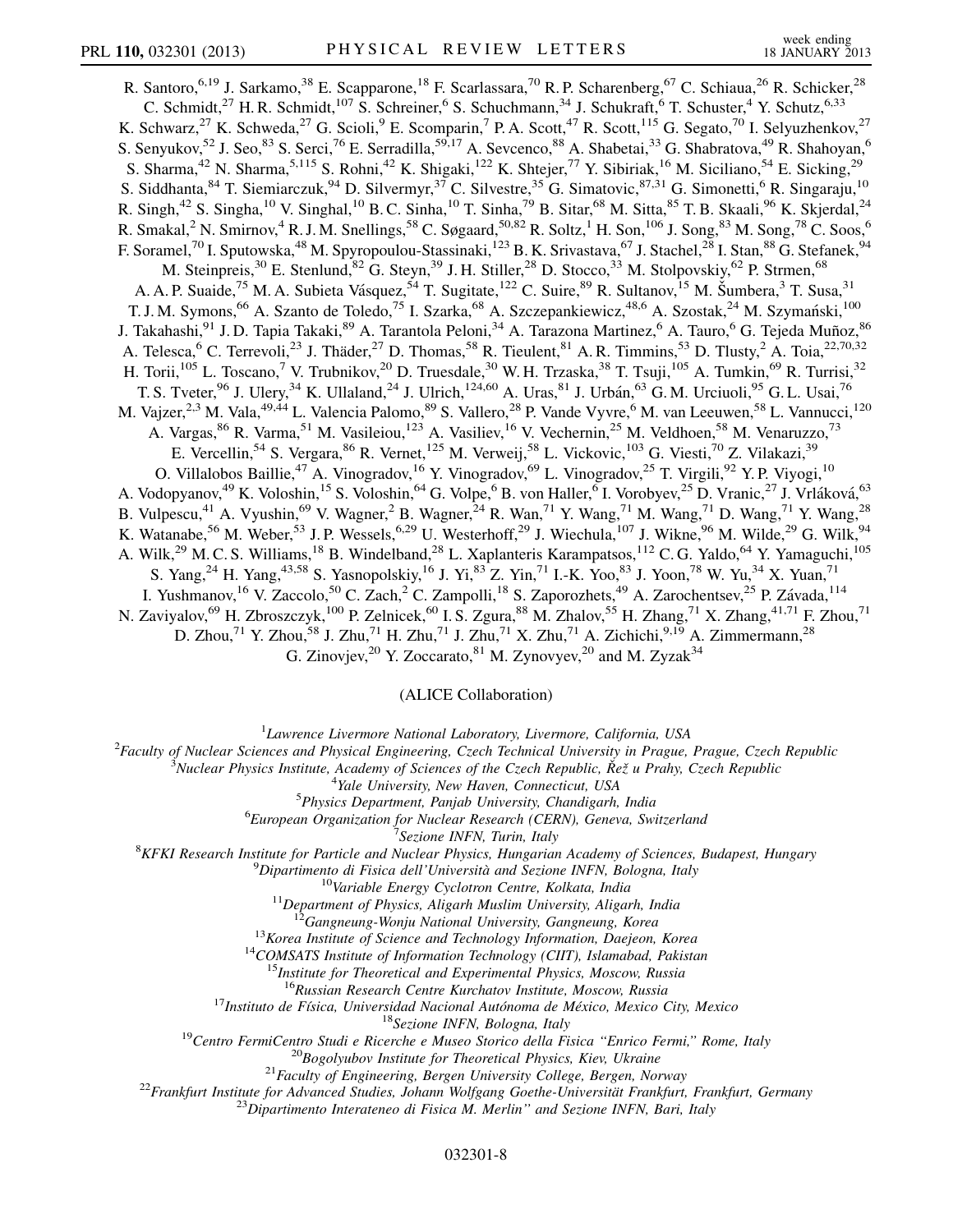<sup>24</sup>Department of Physics and Technology, University of Bergen, Bergen, Norway<br><sup>25</sup>V. Fock Institute for Physics, St. Petersburg State University, St. Petersburg, Russia<br><sup>26</sup>National Institute for Physics and Nuclear Engi

<sup>27</sup>Research Division and ExtreMe Matter Institute EMMI, GSI Helmholtzzentrum für Schwerionenforschung, Darmstadt, Germany<br><sup>28</sup>Physikalisches Institut, Ruprecht-Karls-Universität Heidelberg, Heidelberg, Germany<br><sup>29</sup>Instit

16 Institut Polytechnique de Grenoble, Grenoble, France<br><sup>36</sup>Departamento de Física de Partículas and IGFAE, Universidad de Santiago de Compostela, Santiago de Compostela, Spain<br><sup>37</sup>Oak Ridge National Laboratory, Oak Ridge

CNRS-IN2P3, Clermont-Ferrand, France<br>
<sup>42</sup>Physics Department, University of Jammu, Jammu, India<br>
<sup>43</sup>Commissariat à l'Energie Atomique, IRFU, Saclay, France<br>
<sup>43</sup>Commissariat à l'Energie Atomique, IRFU, Saclay, France<br>
<sup>45</sup>

<sup>62</sup>Institute for High Energy Physics, Protvino, Russia<br><sup>63</sup>Faculty of Science, P.J. Šafárik University, Košice, Slovakia<br><sup>64</sup>Wayne State University, Detroit, Michigan, USA<br><sup>65</sup>Nikhef, National Institute for Subatomic Phy

 $\begin{array}{c} \text{^{66}Lawrene} \end{array} \begin{array}{c} \text{^{66}Lawrene} \end{array} \begin{array}{c} \text{^{66}Uavrence} \end{array} \begin{array}{c} \text{Refouria} \end{array} \begin{array}{c} \text{^{67}Purdue University, West Lafayette, Indian, USA \\ \text{^{68}Faculty of Mathematics, Physics and Information, and, and, USA \\ \text{^{68}Russian Federal Nuclear Center (VNIIEF), Sarrow, Raussian \\ \text{^{69}Russian Federal Nuclear Center (VNIIEF), Sarrow, Russia \\ \text{^{70}Dipartimento} \end{array} \begin{array}{c} \text{^{70}Central China$